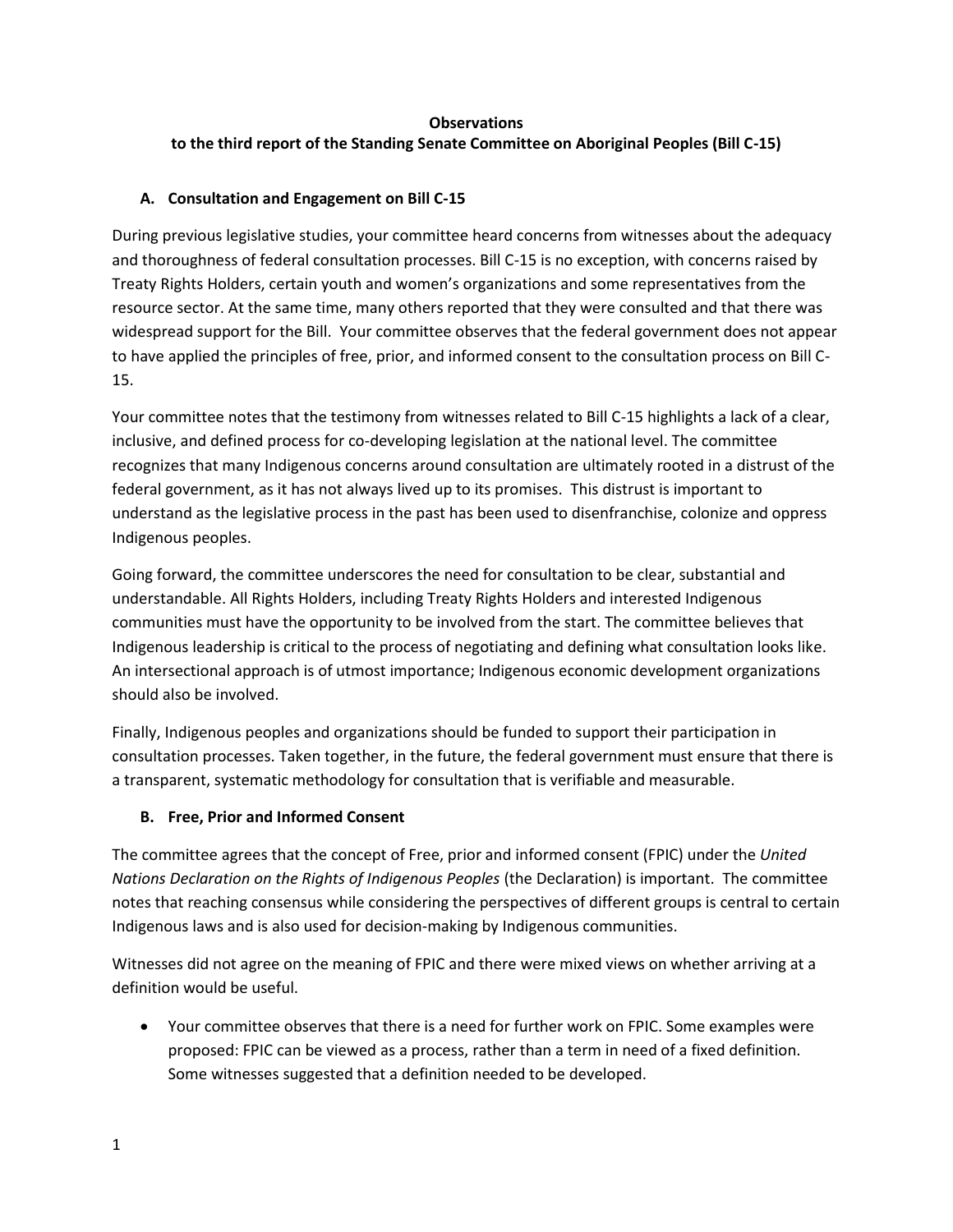- As a concept, FPIC has implications that cut across a vast range of policy issues, including, for example, health care and education; as a result, its meaning and content should not be considered in relation to a single issue, such as natural resource development.
- The Minister of Justice told the committee that "Moving forward on this path will require collaborative work to identify how the rights and standards expressed in the declaration will be put into practice. This includes key elements of the declaration like free, prior and informed consent." The committee believes that any such work must operate under Indigenous leadership, with the Government of Canada playing a supporting role.
- FPIC is an important concept that is relevant to those granting, withholding, or seeking consent. Priority funding should be made available to Indigenous communities and Treaty Rights Holders so they can develop and/or enhance their capacities and refine their own processes around consultation, negotiation, and consent. Education around community or treaty-based processes will be critical for FPIC's operation in the future.

#### **C. Action Plan**

Your committee agrees that the development of the action plan provides an opportunity for the federal government to rebuild trust with Indigenous peoples and address issues identified by witnesses regarding federal consultation processes during the study of Bill C-15. The committee believes that the action plan must be co-developed through an Indigenous-led process whereby Indigenous peoples determine the approaches, methodologies, and priorities. The action plan's development should take an intersectional approach, while ensuring that all Rights Holders, including Treaty Rights Holders, are engaged in a manner they deem meaningful. Federal officials involved in the development of the action plan must visit and understand how federal legislation impacts Indigenous communities.

Your committee stresses that the action plan must lead to concrete steps taken by the federal government; as it is an ambitious exercise, a phased approach to the action plan's development and implementation may be important.

Your committee observes that the action plan needs to include clear, measurable deliverables with mechanisms for enforcement and accountability, as well as a timeline for implementation. Your committee believes that the action plan should address: the proposal from some witnesses for development of an Indigenous human rights commission; free, prior and informed, consent; and supporting Indigenous economic participation.

To oversee the development and implementation of the action plan, the implementation of Bill C-15 and the application of the Declaration into Canadian law, your committee recommends the creation of a new federal body such as a central agency or a new Office of the Deputy Secretary to the Cabinet (Indigenous Consultation and Implementation) resident in the Privy Council Office.

#### **D. Divergent Expectations/Perspectives**

Your committee observes that the legislative process for Bill C-15 was rushed. To that end, your committee notes an inconsistency in the English and French versions of the bill with respect to the term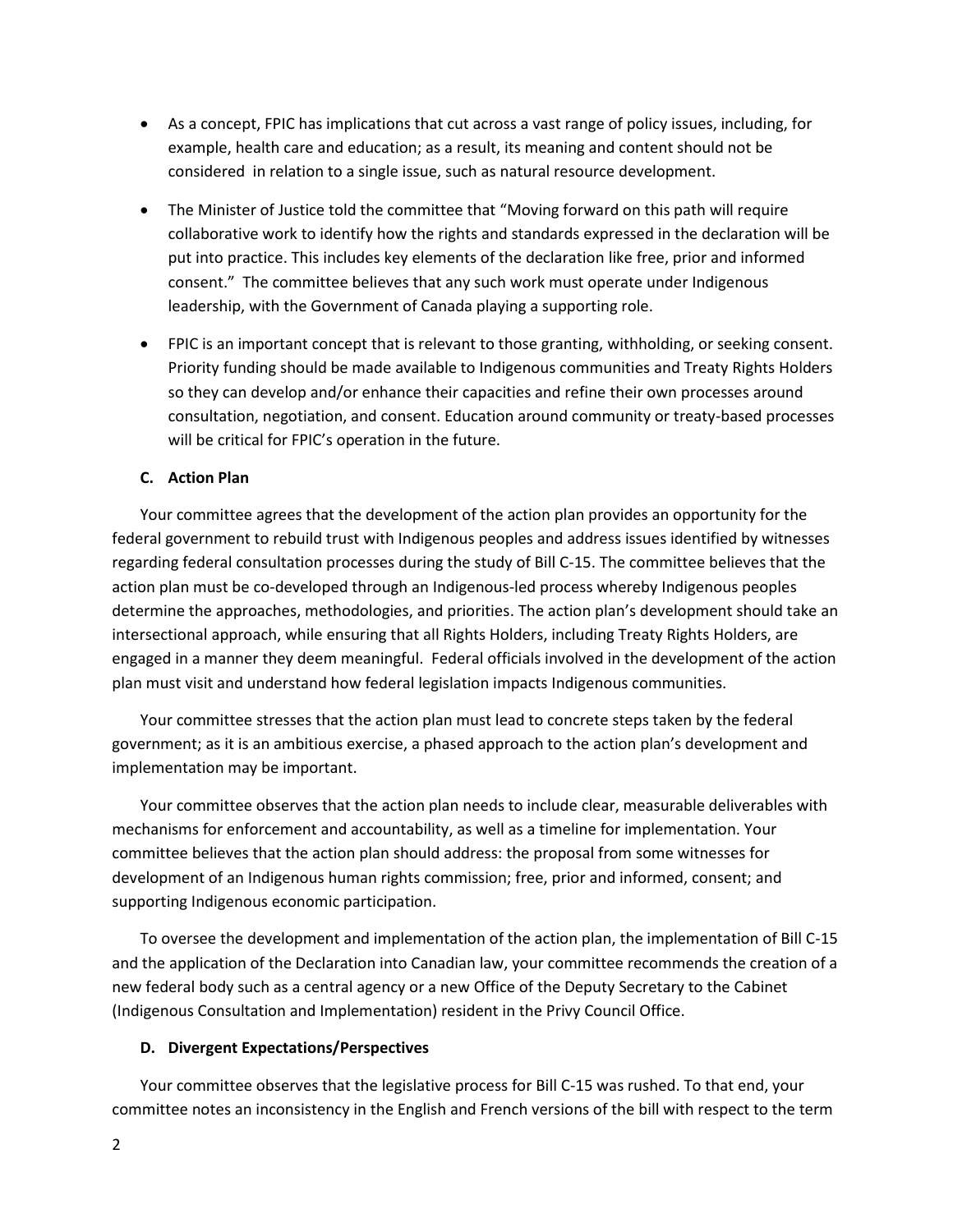"laws of Canada" in clause 5. Specifically, in English clause 5 refers to the "laws of Canada" whereas the French text uses federal laws (lois fédérales). Consequently, your committee requests that the French version instead refer to: "… les mesures nécessaires pour veiller à ce que les **lois du Canada** soient [emphasis added]" in order that both versions, which have equal force in law, be consistent.

Your committee acknowledges that there are divergent views on the bill. For example, some Treaty Rights Holders are skeptical about the Government of Canada's intentions on the activities proposed within the bill. Another witness lacked trust in the federal government, but still believed that Bill C-15 was a step in the right direction.

Your committee believes that the Government of Canada must make efforts to re-build trust with Indigenous peoples by creating a strong record of actions and outcomes. In passing Bill C-15, the Government of Canada has every opportunity to fulfill the spirit and intent of Treaties, as the committee is of the view that Bill C-15 does not affect treaties between Indigenous peoples and Canada.

The committee also notes concerns expressed by witnesses that giving the Declaration legal effect in Canada could result in "divergent expectations". During the committee's study, the Minister of Justice explained that Bill C-15 "is implementing legislation. It enshrines the principles that are contained in this legislation, but it is true that we will need to develop an action plan that aligns specific federal laws with the principles that are enunciated in the declaration." This point has been further affirmed by expert witness and architect of predecessor Bill C-262, Romeo Saganash, who maintains, "The bill will not turn the declaration into Canadian law. This is about acknowledging the reality that the declaration is already part of Canada's legal landscape."

That being said, the Minister of Justice has gone on to say: "we have made it clear that we intend this bill to apply to federal laws. This is the case for any treaty that gets implemented in Canada after the Supreme Court decision in the labour relations reference. We adopt the treaty at the international level and then we implement it in areas of our jurisdiction, and then the provinces and territories will implement it in their areas of their jurisdiction."

There were also divergent views from witnesses concerning the inclusion of a specific reference to economic inclusion and reconciliation in the preamble to Bill C-15. Past federal government policies have created ongoing barriers for Indigenous peoples' full and fair participation in the Canadian economy. Your committee observes that Bill C-15 represents a historic opportunity for a more prosperous and equitable future for Indigenous peoples, and a more prosperous Canada, with investment by the federal government, guided by Indigenous peoples and organizations.

Further, your committee is of the view that the Government of Canada can re-build trust by answering all of the Calls to Action of the Truth and Reconciliation Commission of Canada in a timely way.

In spite of differing views and expectations about Bill C-15, your committee is of the view that adopting this bill is a sign of hope for a different relationship, where Indigenous peoples can lead the way in creating the world they want for themselves.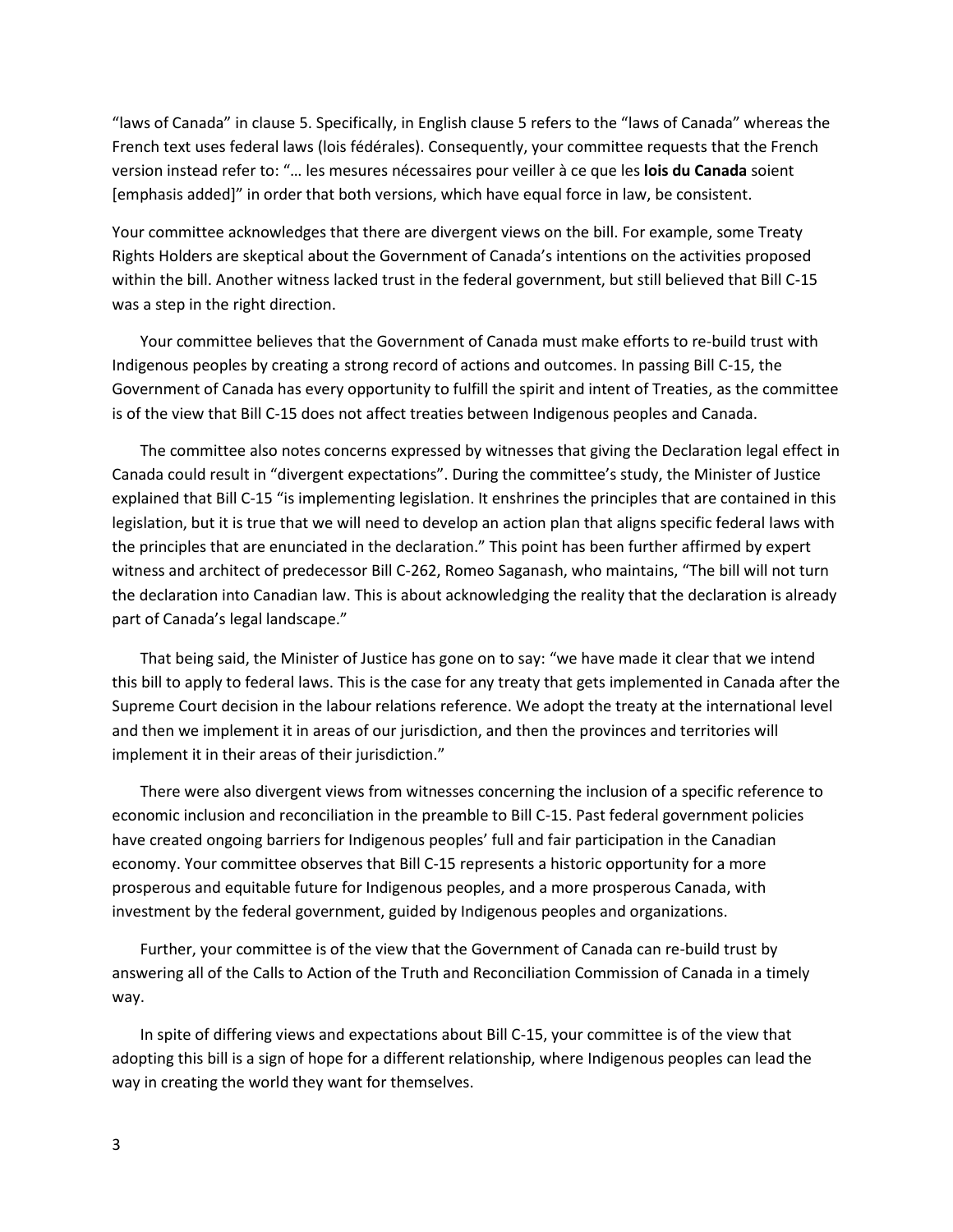**Observations supported by a minority of the committee members (the Honourable Senators MacDonald, Patterson and Stewart-Olsen):**

#### **Proposed Observations – C-15**

*Conflation of Support for UNDRIP with Support for C-15*

Throughout the study of C-15, this committee notes the constant and consistent conflation of support for this Bill with support for UNDRIP.

In her opening remarks on May 7, 2021, Minister Bennett began by noting the Truth and Reconciliation Calls to Action and the Missing and Murdered Indigenous Women and Girls Inquiry's Calls for Justice, which call on Canada to "immediately implement and fully comply with the Declaration." Many, like Grand Chief Abel Bosum of the Grand Council of the Crees have said, "The real question before you, senators, is Canada prepared now to recognize [Indigenous peoples'] historic exclusion as a relic of the colonial past and to move in the direction of inclusion, honour, good faith and respect?"

However other witnesses have been clear that non-support of C-15 does not equate to nonsupport of UNDRIP or reconciliation as a whole. This position was perhaps best summarized by Grand Chief Watchmaker of the Confederacy of Treaty Six First Nations who told the Committee,

We must stop thinking of Bill C-15 as UNDRIP. This bill is far from what UNDRIP has set out to achieve. The rights and principles affirmed in UNDRIP constitute the minimum standards for survival, dignity and the well-being of Indigenous peoples throughout the world. Canada has chosen to abandon the intent of UNDRIP with this bill.

Grand Chief Arthur Noskey of Treaty 8 was equally clear when he stated,

Let me be clear in saying that we are not against a United Nations Declaration on the Rights of Indigenous Peoples. Our opposition is to Canada's currently proposed approach to implementing the declaration via Bill C-15. Our opposition to Bill C-15 does not equate to opposition to the declaration.

**This Committee reaffirms that any objections raised over the course of the study should be taken, without prejudice, as being directed toward C-15 and the Government's proposed way forward on implementation, and not the spirit and intent of UNDRIP.** 

*C-15 is distinct from C-262*

While Ministers Lametti and Bennett, along with multiple witnesses have acknowledged that C-15 uses former MP Romeo Saganash's Private Member's Bill C-262 as "the floor", that is, as the starting foundation of the current legislation, a distinction should be made as to the engagement undertaken by a single parliamentarian and the duty of consultation that falls upon the Crown.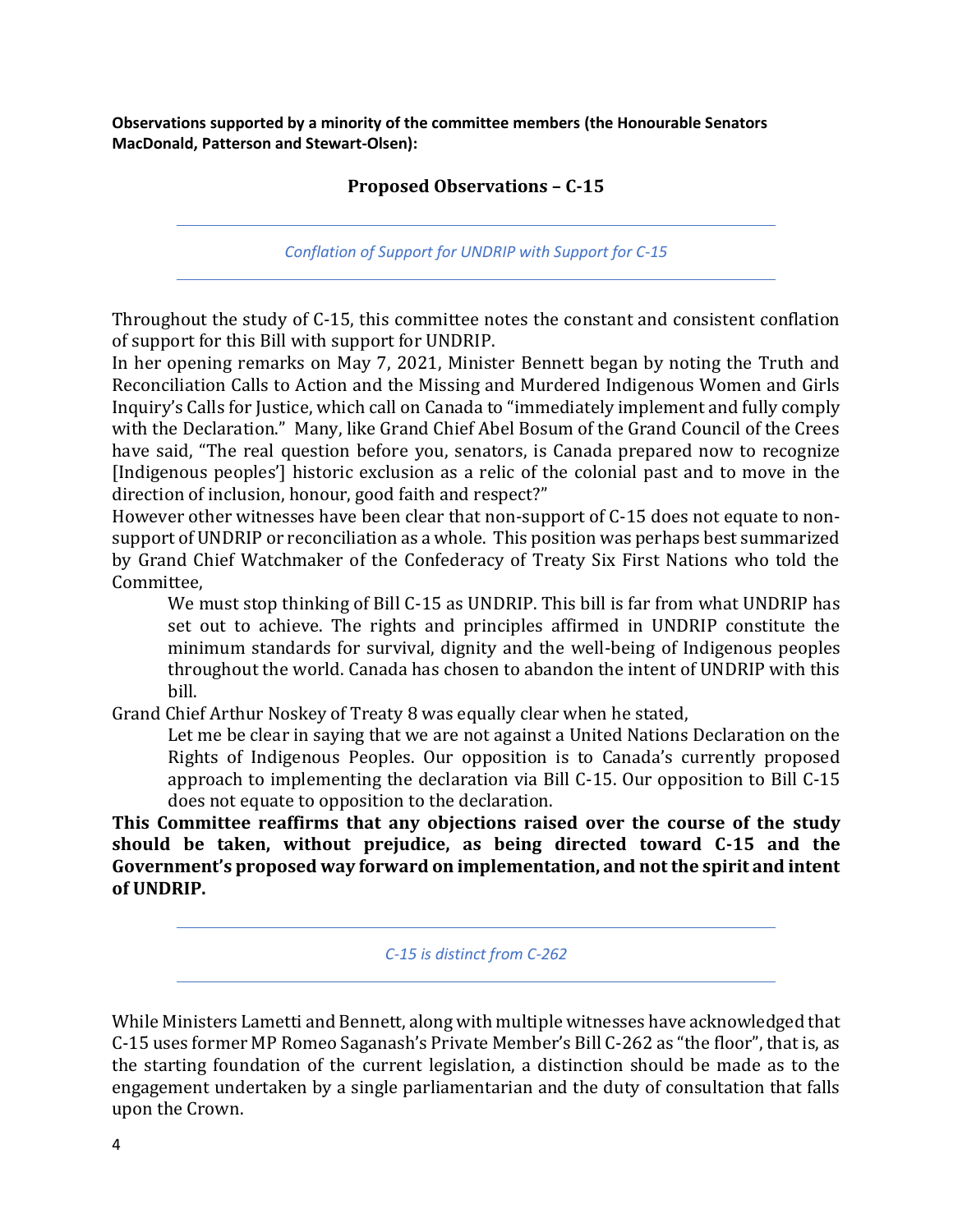During her May 7 appearance, Minister Bennett made two statements that inferred the previous engagement efforts done on C-262 served, in part, as justification for compressed timelines with regard to government consultation on C-15. She said,

I would like to also take this opportunity to recognize the leadership of former MP Romeo Saganash and to thank him for his work in Parliament and from coast to coast to coast with Indigenous peoples to advance Bill C-262, which served as the foundation for this bill.

She then went on to explain that, "Bill C-262 was the subject of extensive public engagement and parliamentary study." This testimony should be juxtaposed with that of Chief George Arcand Jr. of Alexander First Nation who stated,

Some claim that consultation began in 2007, and others claim consultation started when Bill C-262 was introduced. This is simply not true. Alexander First Nation has not been properly consulted on this bill or on the previous bill, Bill C-262, because those claims do not reflect our understanding of the intent of the Royal Proclamation of 1763 and does not reflect what is set out by subsection 91(24) of the British North America Act, 1867.

Grand Chief Watchmaker was adamant in his tabled written response saying,

Bill 262 is not before the Members of the Senate. We are here to focus on and present on the process related to Bill C15. Mr. Saganash did table Bill 262 as a member of the House of Commons. However, Mr. Saganash as an individual did not have any authority to undertake any process on our rights, and that is still true today. His work while interesting is not relevant in the present process. We hasten to add – Mr. Saganash is no longer a member of parliament and his draft bill died at the last session of parliament. We need to see a clear process on engagement with our Nations. It is completely inappropriate for the government of Canada to use his work as a former member of parliament in an attempt to intimidate or imply that our Peoples were engaged and that consultation was in any way adequate.

**This Committee recognizes and observes that the duty to consult and accommodate is the sole duty of the Crown and cannot be delegated away to a single parliamentarian or other entities.** 

*Consultation Issues*

The issue of consultation was the subject of much debate and testimony. While many expressed their support for and urged the quick passage of Bill C-15, it is important to note that Grand Chiefs and Chiefs representing individual communities, numbered Treaty areas and rights holders as well as representatives of Indigenous grassroots, legal and economic development organizations have voiced their opposition to or concerns regarding this Bill. Treaties 6, 7 and 8 passed a joint resolution on March 16, 2021 rejecting Bill C-15. This rejection is the result of an obligation formed during the signing of numbered treaties 1-11, binding the Crown to a bilateral relationship with treaty holders, as explained by treaty chiefs who appeared before the Committee. Similarly, Grand Chief Joel Abram of the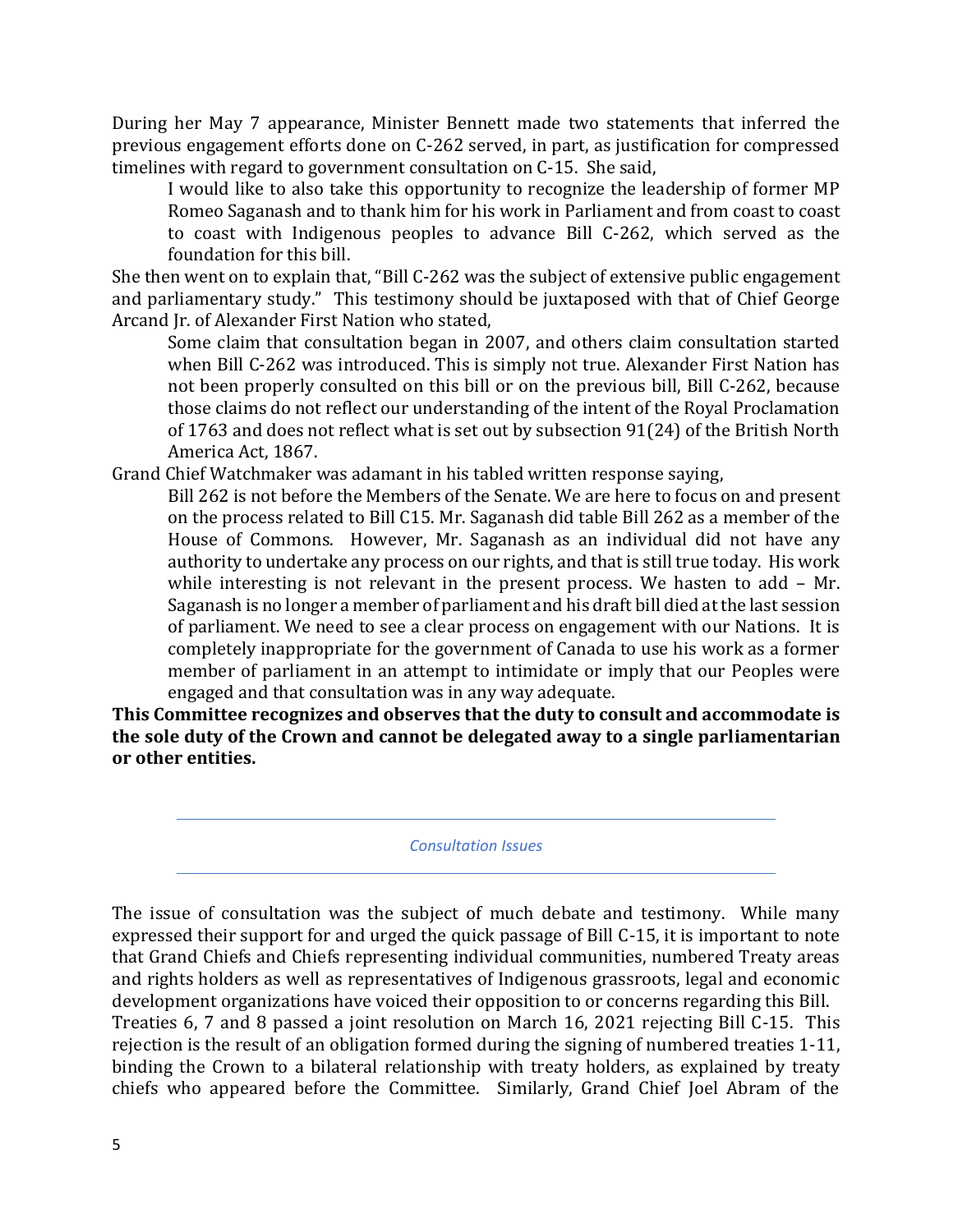Association of Iroquois and Allied Indians denounced the consultation process of the Bill stating that, "We did ask multiple times for the process to be restarted so that the actual rights holders may be engaged on the subject… I don't know one rights holder in Ontario that has been engaged in this particular legislation."

Officials pointed repeated to the Justice Department's *What We Learned Report* on Bill C-15 as a record of all consultations conducted prior to the introduction of this Bill and both officials and Ministers Lametti and Bennett stressed that consultations have been ongoing throughout the legislative process. This Committee notes that multiple requests for the complete consultation list, which would include those consulted after the introduction of Bill C-15 have gone unanswered. The Committee further recognizes that while Treaty 6, Treaty 8 and Alexander First Nation are listed in Annex B of the *What We Learned Report*, the oral testimony and written briefs received contradict that any outreach or meaningful consultation was conducted.

During her first appearance before the committee, Minister Bennett explained that, "I think the word "meaningful" is the most important thing. It is about asking, not telling." She went on to stress multiple times that the process of C-15 and the development of the proposed action plan was rooted in the principle of "nothing about us without us." During that same panel, Minister Lametti echoed Minister Bennett's words and stated, "Meaningful dialogue is what I would consider to be the basis for consultation — being heard, being considered, sometimes having an impact, not all the time, although it's in that dialogue that you assess what is most important and how you can incorporate."

**However, this Committee notes that complaints around severe limitations in time and resources, as well as the presentation of a "consultation draft" as included in the** *What We Learned Report* **as Annex A was not viewed as "meaningful consultation" or in accordance with obligations under numbered treaties and the duty to consult as outlined in s.35 of the** *Constitution***.**

Chief James Badger of Sucker Creek First Nation and Grand Chief of the Ambassador and International Relations for the Sovereign Nations of Treaty 8 was unequivocal in his condemnation of any characterization of Treaty 8 being consulted or any suggestion that consent was given. He stated,

During their presentations to you earlier this week, Ministers Bennett and Lametti both said good words about working with Indigenous people. In fact, Minister Bennett referenced the saying "nothing about us, nothing without us." It is difficult to not feel angry with the continued exclusion of our communities. These words are meaningless and empty. What this approach tells us is that Canada is lazy and insincere.

Minister Bennett explained on May 7 that, "prior to the bill's introduction, 33 bilateral sessions took place with the AFN, ITK and MNC." The timeline included in the *What We Learned Report* outlining the consultation process and confirms that these 33 sessions took place from June to November of 2020 (p.9) while 28 meetings took place with "other Indigenous partners, including a roundtable with Indigenous youth" between October and November. 462 people are reported to have participated in these sessions and two sessions were held with each partner. This committee notes that, when put into perspective, the information provided means over 100 organizations and 462 people were invited to participate in 28 sessions while the three National Indigenous Organizations were given 33 and were the sole input for several months in the legislative drafting process.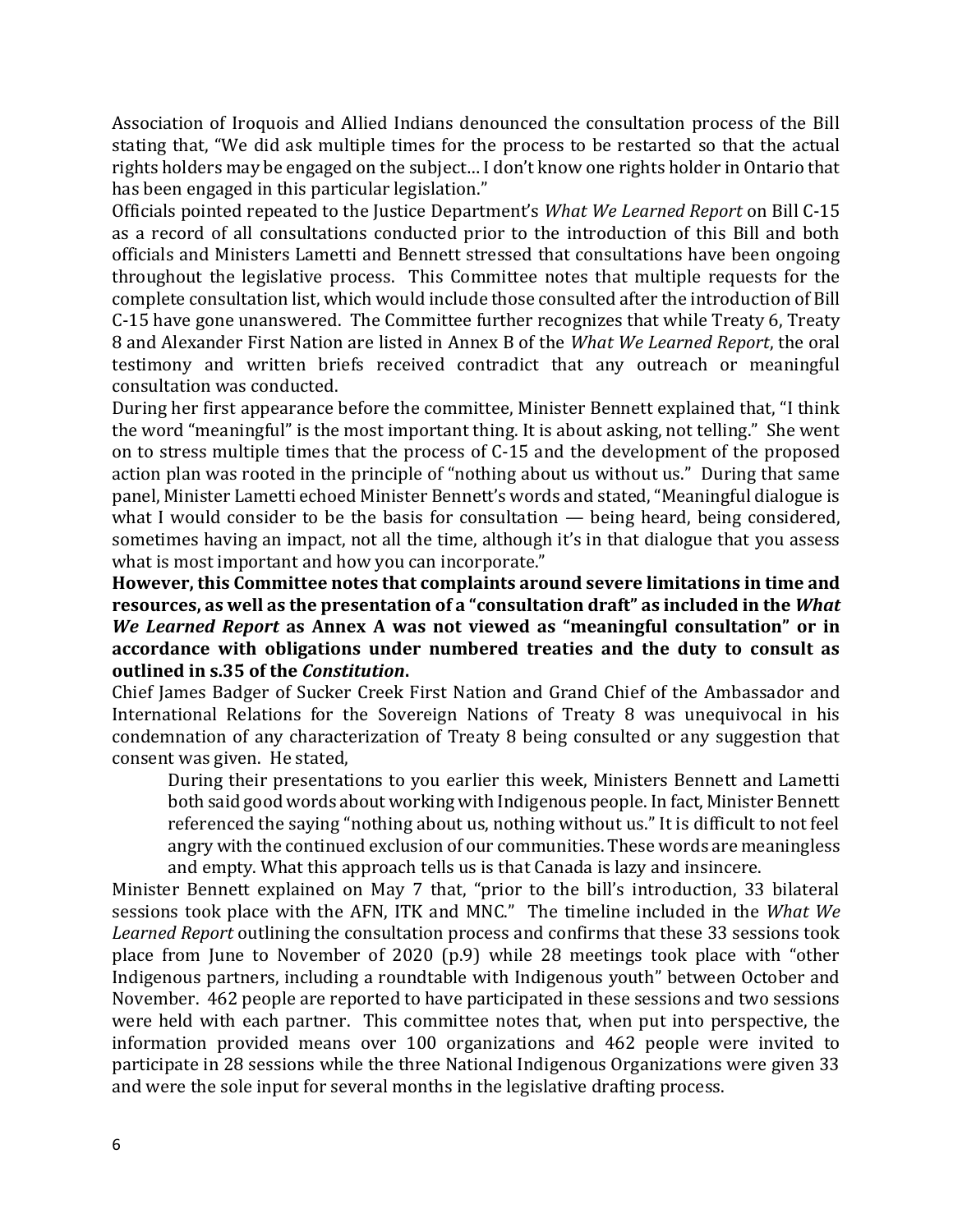Testimony and written briefs show that this has been particularly troubling to those First Nations leaders who have been unequivocal in their belief that the Assembly of First Nations is an advocacy body, not a rights holder, and thus lacks the legitimacy to enter into agreements with the federal government on behalf of or in lieu of legitimate and traditionally-recognized governance structures.

### **This Committee recognizes that UNDRIP Article 19 calls on states to,**

**consult and cooperate in good faith with the indigenous peoples concerned through their own representative institutions in order to obtain their free, prior and informed consent before adopting and implementing legislative or administrative measures that may affect them.**

Grand Chief Garrison Settee of Manitoba Keewatinowi Okimakanak explained that his mandate is derived from Manitoba chiefs:

In my role as grand chief, I take my mandate from the chiefs. When the chiefs give you a mandate, you have to act on that. If they do not give me that mandate, I cannot neither act nor speak on anything that is being presented. I'm accountable to the chiefs and to the First Nations. I have to respect the autonomy and sovereignty of each First Nation. I take my direction from them and then I act.

### Grand Chief Abram added that,

Like AFN, AIAI is also not a representative or advocacy organization. I get my marching orders from my chiefs and councils, who are the respective elected chiefs of their First Nations.

As well, the AFN did have a prior resolution as to the minimum standards of any future UNDRIP bill, that they might support it. This bill does not meet those requirements, and yet they still support it, so I don't understand that portion.

I agree that they are not our government, nor are they representative; they are advocacy only.

# **This Committee remains concerned that the Government has not recognized and honoured traditional Indigenous governance structures as stated above and echoed by other Indigenous Leaders.**

An example of such traditional legal and governance structures was illustrated by Chief Ross Montour of the Mohawk Council of Kahnawà:ke who explained,

In accordance with the Two Row treaty relationship, Mohawk jurisdiction continues to apply independently and in parallel to the Crown. Two Row consists of two rows of purple beads separated by three rows of white. The white symbolizes the river of life or the land that we all now share. The two purple rows symbolize the Haudenosaunee and the Europeans travelling side by side, never interfering with each other's journey. Haudenosaunee treaties with the Crown, including the Treaty of Niagara and the corresponding royal proclamation, were based on these principles and Haudenosaunee legal tradition.

**This committee recognizes, affirms and respects the rights of Indigenous peoples to determine their own representative organizations in accordance with their own customs and traditions.**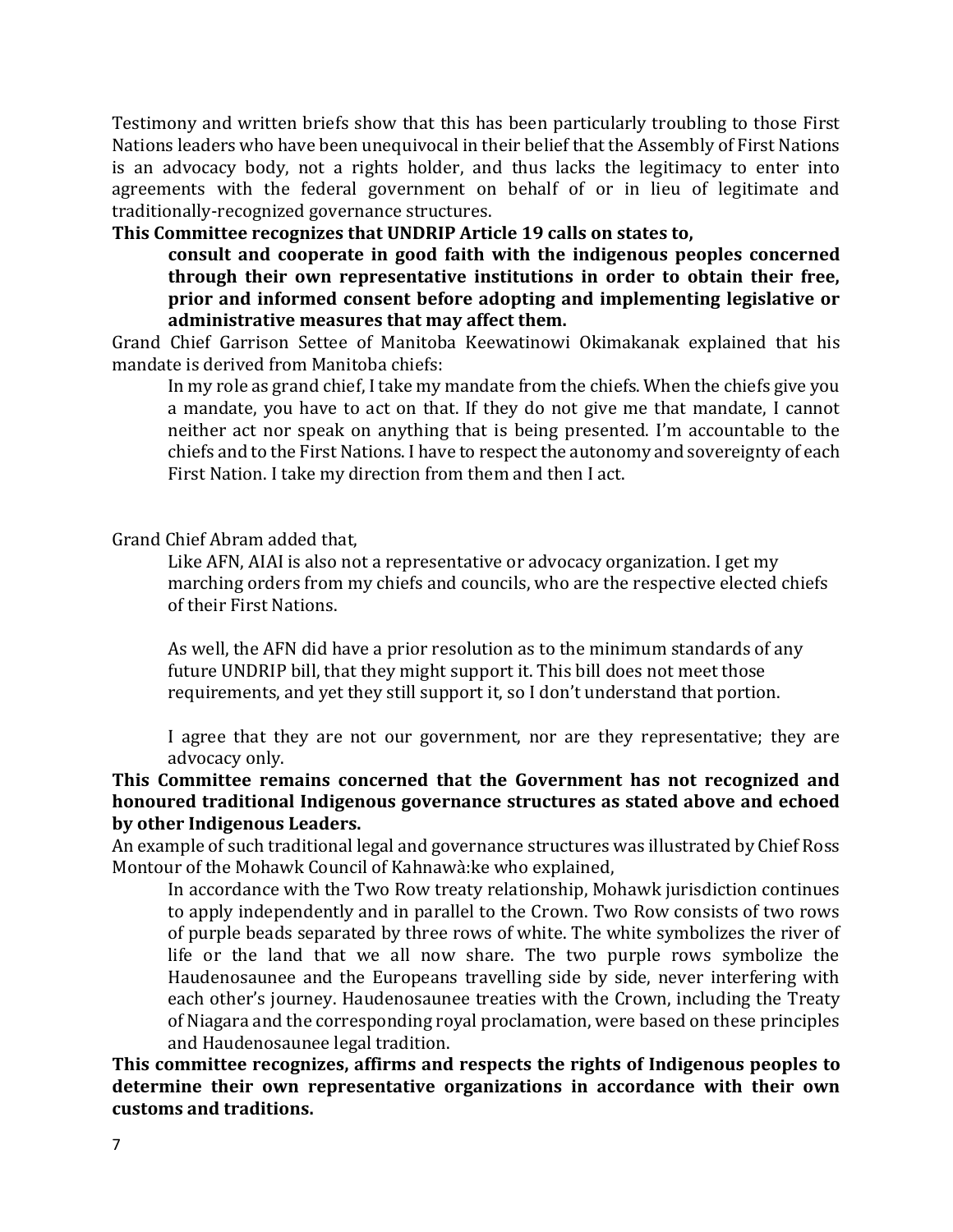In addition to elected leaders, the Committee heard from Russ Diabo, a former AFN Indian Act Amendments Coordinator who appeared representing three grassroots organizations: Idle No More, Defenders of the Land and Truth Before Reconciliation. He stated that,

It is our opinion that the federal UNDRIP Bill C-15 must be reviewed and considered in the broader context of the Trudeau government's record of stealth and deception in the treatment of Indigenous communities and Indigenous nations for the past six years, particularly the federal government's unilateral development of a Canadian definition of the UN Declaration on the Rights of Indigenous Peoples. This constitutes massive, unprecedented changes to policy, law and structure, bypassing Indigenous peoples and nations who are the proper rights holders.

**This Committee recognizes and affirms the rights of all Indigenous rights holders to participate in the consultation on any legislation that affects their rights and privileges in accordance with those rights granted to all Canadians under the** *Charter of Rights and Freedom* **and further enhanced by rights outlined in the Declaration.**

Free, Prior, and Informed Consent (FPIC) is a recurring principle in the Declaration that appears under several contexts including around resource development and legislative or administrative policy changes. Chief Mel Grandjamb of Fort McKay First Nation explained that,

There has been much debate about free, prior and informed consent that demonstrates why Bill C-15 is a political statement and a distraction. If consent is coerced, sought after the fact, or based upon withheld information, it's not consent. First Nations already have consent rights, as described in the United Nations declaration, but they are far too often ignored. Our lawyer has said that you cannot negotiate treaty rights except to negotiate them away. Treaty rights and the honour of the Crown are the foundation of our relationship with Canada. Canada is obligated to defend both.

**This Committee observes that it is integral to identify which representatives and organizations must be at the table from the very beginning before engaging in any actions that could impede, infringe or otherwise affect the rights, title and privileges of Indigenous peoples in Canada.**

*Divergent Expectations*

The purpose of the bill, as described in clause 4 is to

(a) affirm the Declaration as a universal international human rights instrument with application in Canadian law; and

(b) provide a framework for the Government of Canada's implementation of the Declaration.

Minister Lametti stated during his May 7 appearance that, "It also binds us. To that extent, this implements legislation. It enshrines the principles that are contained in this legislation." Many witnesses referred to the significance of this legislation in assisting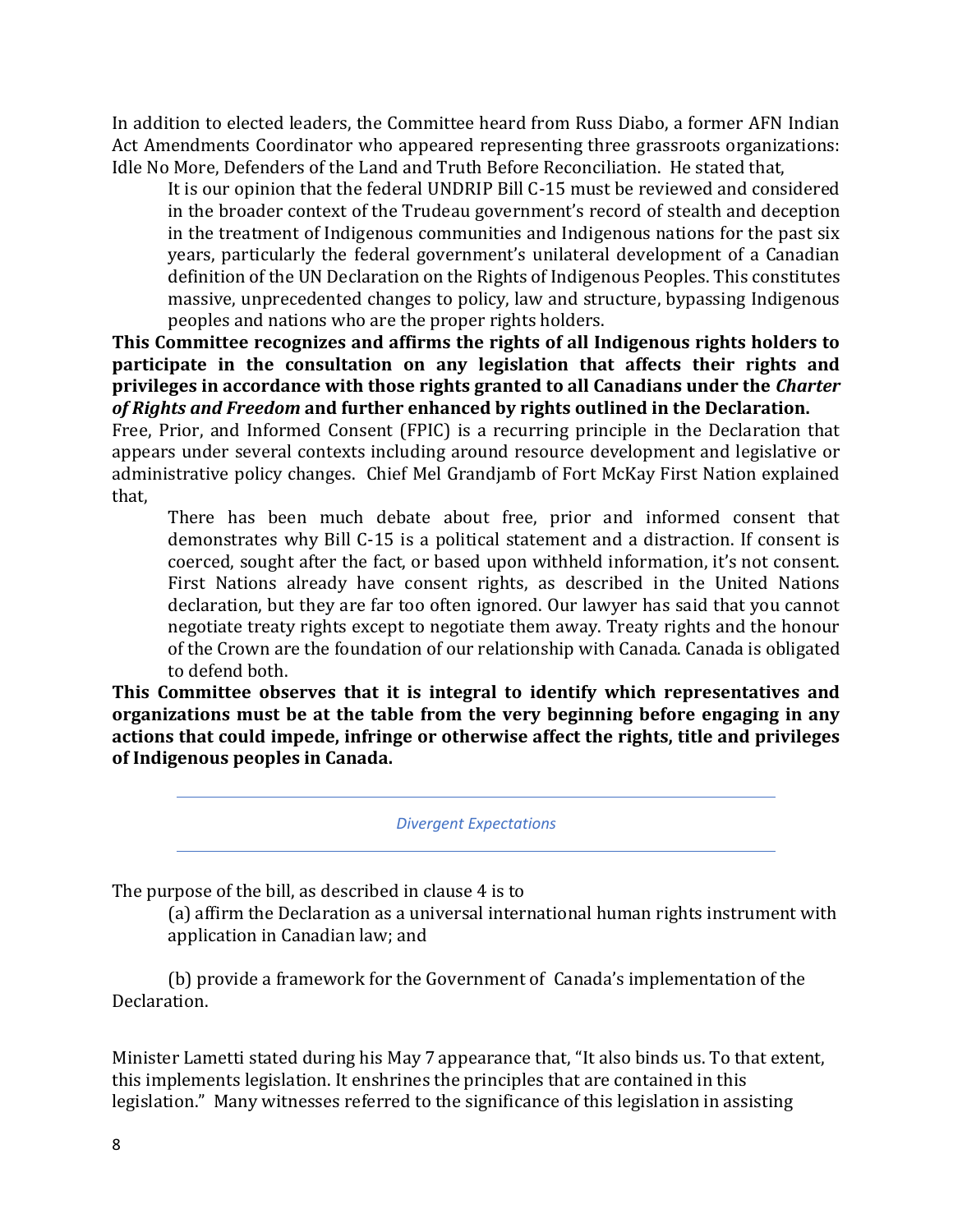Canada in "shift" as described by Indigenous legal scholar Dr. Mary Ellen Turpel-Lafond, who appeared alongside National Chief Perry Bellegarde of the Assembly of First Nations (AFN). She goes on to state that, "It's not about transactions; it's about relationships." Many witnesses appeared and affirmed their support for the C-15.

# **However, it should be noted that many other witnesses felt that the bill requires extensive amendments, while others yet called for the rejection of the bill and the restart of a truly co-developed bill that respected the consultation obligations of the Crown and incorporated the input of rights holders.**

Of the minor amendments made in the House of Commons, AFN Regional Chief for Québec and Labrador (AFNQL), Ghislain Picard, stated that, "the standing committee's recommendations fall short of meeting the AFNQL's requirement to support Bill C-15." The AFNQL represents 43 Indigenous communities and these minimum standards were agreed to by a resolution passed unanimously on February 26, 2021 which outlines that, "amendments to Bill C-15 are a minimum condition for the AFNQL to even consider supporting the bill". Key concerns include the inclusion of the non-derogation clause as a limiting factor in the implementation of UNDRIP and what the AFNQL's brief describes as the "gap between the aspirations of the preamble and the body of the bill". Such gaps include the exclusion of operative provisions clearly repudiating racist legal principles such as the Doctrine of Discovery and *terra nullius*.

Similar demands for substantive amendments were brought forward by witnesses including Indigenous Bar Association (IBA) Drew Lafond who stated that, "Bill C-15 is a laudable attempt at domestic implementation and recommendation of UNDRIP in Canada…however, our support for the bill is heavily qualified." The IBA, self-described as a "professional organization of Indigenous legal experts" explained in their subsequent brief that, "The IBA is providing these comments in light of our understanding that Canada is committed to implementing UNDRIP as part of Canadian law. If Bill C-15 is revised to live up to this objective, the IBA would be able to fully endorse it."

Chief David Monias of Pimicikamak Okimowin, whose brief and presentation also informed the position of MKO, detailed his objections to C-15 stating,

Pimicikamak has supported UNDRIP during its development and its presentation to the United Nations General Assembly on September 12, 2007. Pimicikamak actively worked alongside the First Nations in Canada and internationally to urge Canada to endorse UNDRIP without reservation or qualification, which Canada eventually did on May 10, 2016. Pimicikamak says that the principles of UNDRIP are consistent with the exercise of Pimicikamak sovereignty and authority. Amending Bill C-15 to make UNDRIP enforceable in Canada is an important step toward reconciliation. Amending Bill C-15 to make UNDRIP enforceable in Canada will create another path toward the practical recognition, affirmation and protection of the rights of Pimicikamak.

**While the Committee observes that preambular clauses do not have operative force in law, Minister Lametti explained that, "The declaration itself, as well as the rights**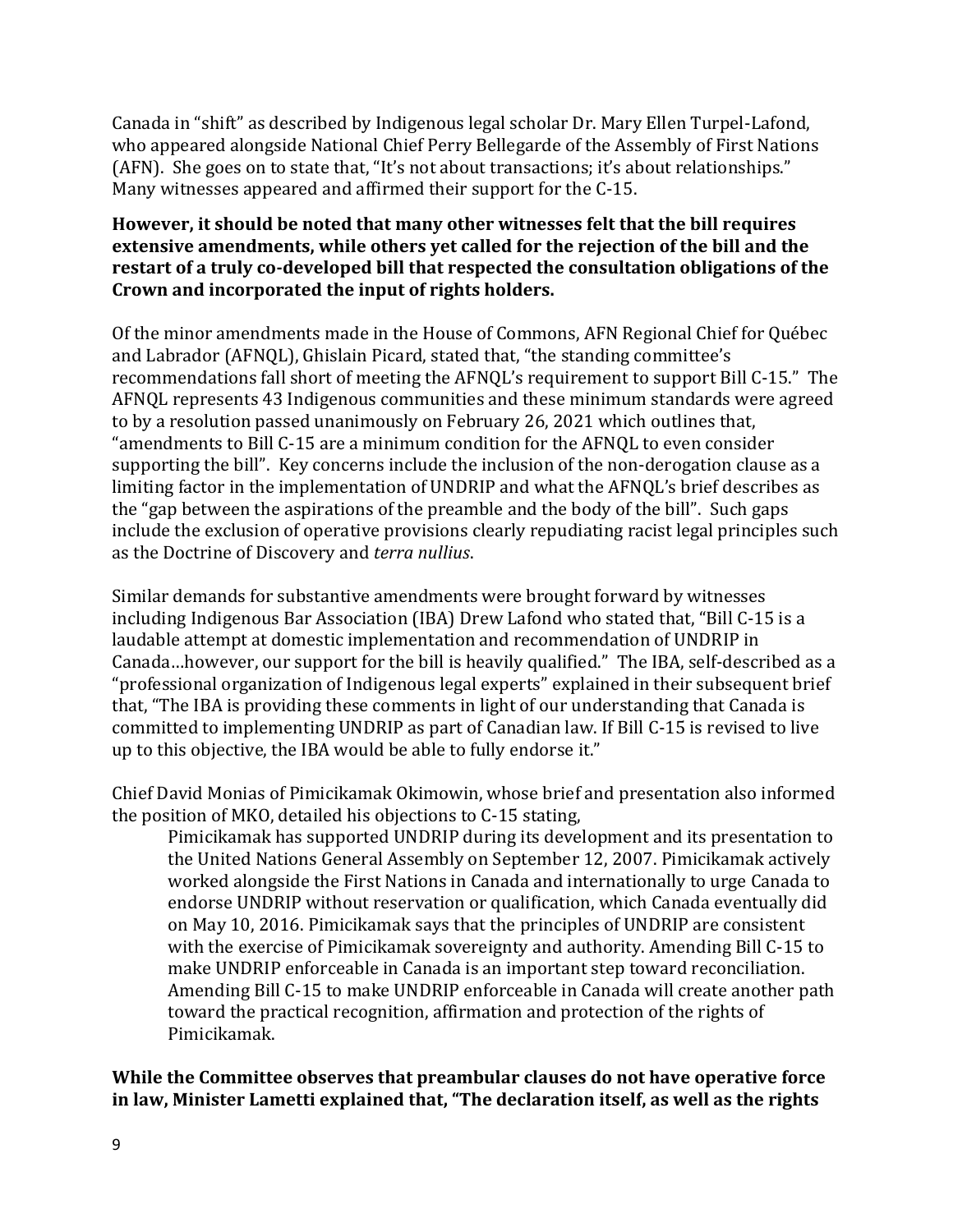**contained in the preamble, have interpretive force in Canadian law." This, in conjunction with the promised action plan, has been used to rebut concerns raised about the extent to which the principles of UNDRIP are enshrined in Canadian law.** 

Chief Montour countered those arguments with one of his own,

During an engagement session on October 29, Canada's representatives acknowledged that the legislative proposal does not implement UNDRIP in Canadian law. This is concerning because there is an incompatibility between the rights prescribed by UNDRIP and section 35 of the Constitution Act, 1982.

While we have heard some witnesses before this committee express great confidence in recent Supreme Court decisions, our views are far more nuanced and critical. Wins before the court often contain serious limitations or caveats. Despite some form of recognition of Aboriginal rights and title, there has been relatively little change on the ground. Very few modern treaties and agreements have been reached, treaties continue to be violated, socio-economic disparities persist, development of Indigenous lands continues almost unabated and our people still disproportionately suffer from violence and discrimination.

For MCK, the promise of UNDRIP includes ensuring that the common law interpretation of section 35 evolves in accordance with the minimum international human rights standards of UNDRIP, including a clear, binding repudiation of the Doctrine of Discovery.

The MCK has heard supporters of the bill dispute this concern by arguing that preambles serve an important interpretive function. However, we refute this and believe that comments made by Professor Roach apply to Bill C-15 when he speaks of expansive preambles that are:

. . . a means of overselling the legislation that will quickly generate disappointment and cynicism or as an attempt to achieve a consensus at such a high level of abstraction that it will quickly break down when anyone tries to apply the legislation.

**This Committee also observes that there were divergent perspectives on the effects that C-15 would have economic reconciliation. Several witnesses, including Dawn Mahdabee Leach, adhered to a view that C-15 will result in increased certainty within the natural resources sector.** 

I also wish to emphasize that the adoption of Bill C-15 will send a powerful message to corporate Canada, facilitating meaningful Indigenous economic participation in many ways. This bill will help establish cultural norms that uphold Indigenous rights and properly value Indigenous knowledge, including in employment and contract relationships. Bill C-15 will further the social expectation that the private sector answers the Truth and Reconciliation Commission's Call to Action 92, on Business and Reconciliation.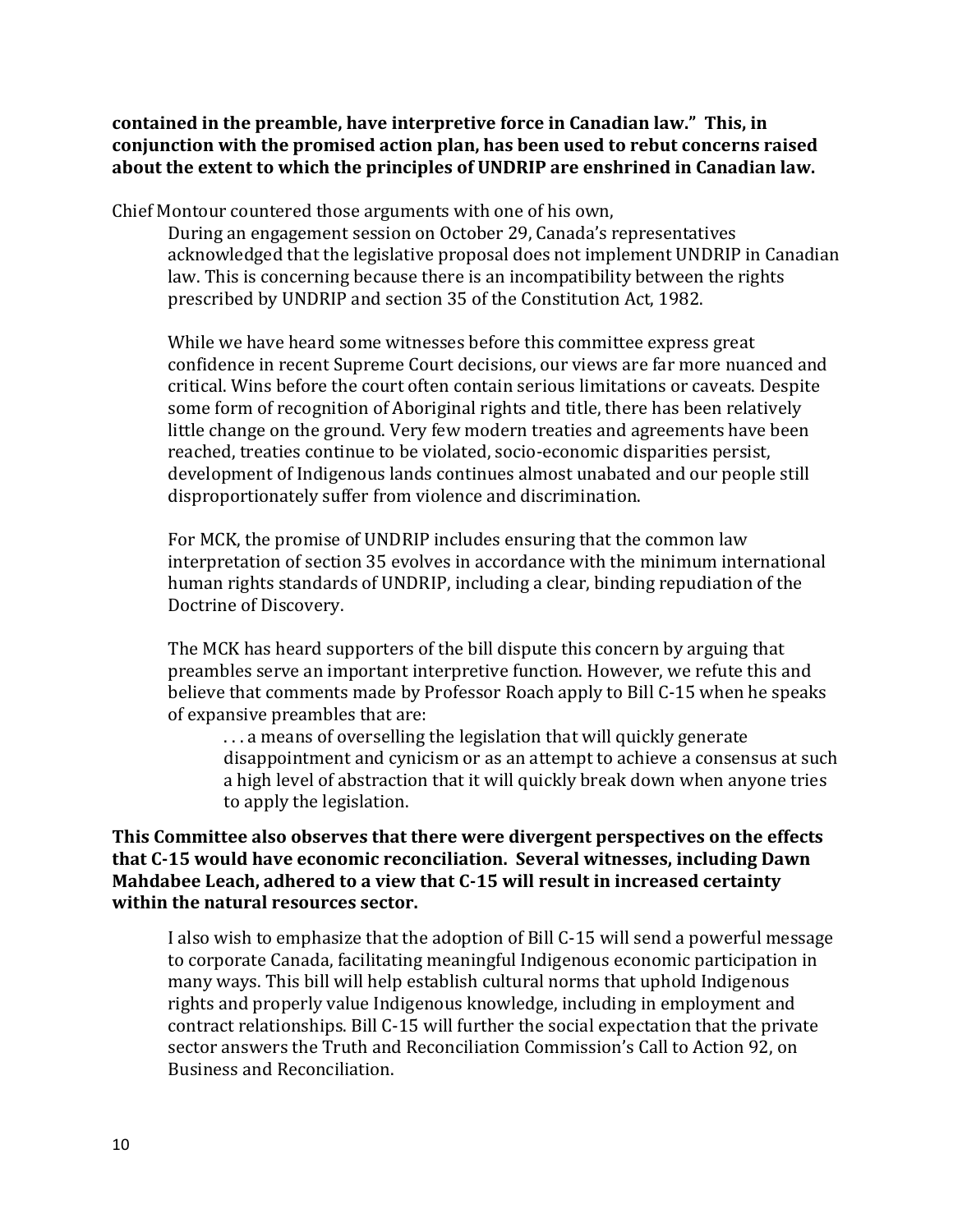However, Arnie Bellis, Chair of the Indigenous Resource Network, a non-partisan organization representing Indigenous peoples in resource development states in his submission that,

I think [C-15] needs to be written much more carefully, because it is obvious to me that it will deter investment in Canadian resource development. And that hurts the Indigenous communities that rely on resources as much as it hurts anyone.

These concerns were echoed by Dale Swampy, President of the National Coalition of Chiefs who stated that, "The NCC believes that the new UNDRIP legislation will not enhance our ability to defeat poverty -- to participate in Canada's prosperous economy." Stephen Buffalo, President and CEO of the Indian Resource Council of Canada also shared his concerns that, "The legislation says that Indigenous people need to provide consent for a project to go forward, but it doesn't say who can provide or deny consent and how they can demonstrate it."

This Committee notes testimony from Canadian Association of Petroleum Producers (CAPP) Vice-President of Government Relations and Indigenous Affairs, Shannon Joseph, and Brian Schmidt, President and CEO of Tamarack Valley Energy that highlighted examples of what Ms. Joseph referred to as "lost opportunities that a lack of clarity brings."

Mr. Schmidt elaborated by pointing to specific examples:

We've seen investors choose Siberia over British Columbia for LNG development because they thought Russia was a safer bet for their money than Canada. We've seen Warren Buffett pull out of \$9 billion LNG project in Quebec because of concerns over railway blockades and infrastructure challenges. We've lost \$17 billion due to price differentials with crude prices because we didn't have enough pipeline capacity to get our product to market. We've seen the \$20 billion Frontier oil sands, one the best projects I've seen in terms of Indigenous support and environmental protection, suspended with the CEO noting that investors were looking for jurisdictions that had reconciled their environmental, social and resource development goals but Canada had not yet done that. Just this month, we saw Woodside Petroleum announce their plans to leave Kitimat LNG, which is a huge blow to the 16 First Nations and their limited partnership who are involved in the project.

Tabatha Bull, President and CEO of the Canadian Council for Aboriginal Business offered her view that, "While the preamble of Bill C-15 is notably missing mention of the importance of economic development and the inclusion of Indigenous peoples, we do believe that the bill provides the start of a path forward, one that could support economic reconciliation."

**This Committee observes and recognizes the importance of economic inclusion in ongoing reconciliation efforts with Indigenous peoples. The Committee further notes that engagement by the Government of Canada with rights holders and other partners in a manner that supports and builds certainty and makes the sustainable**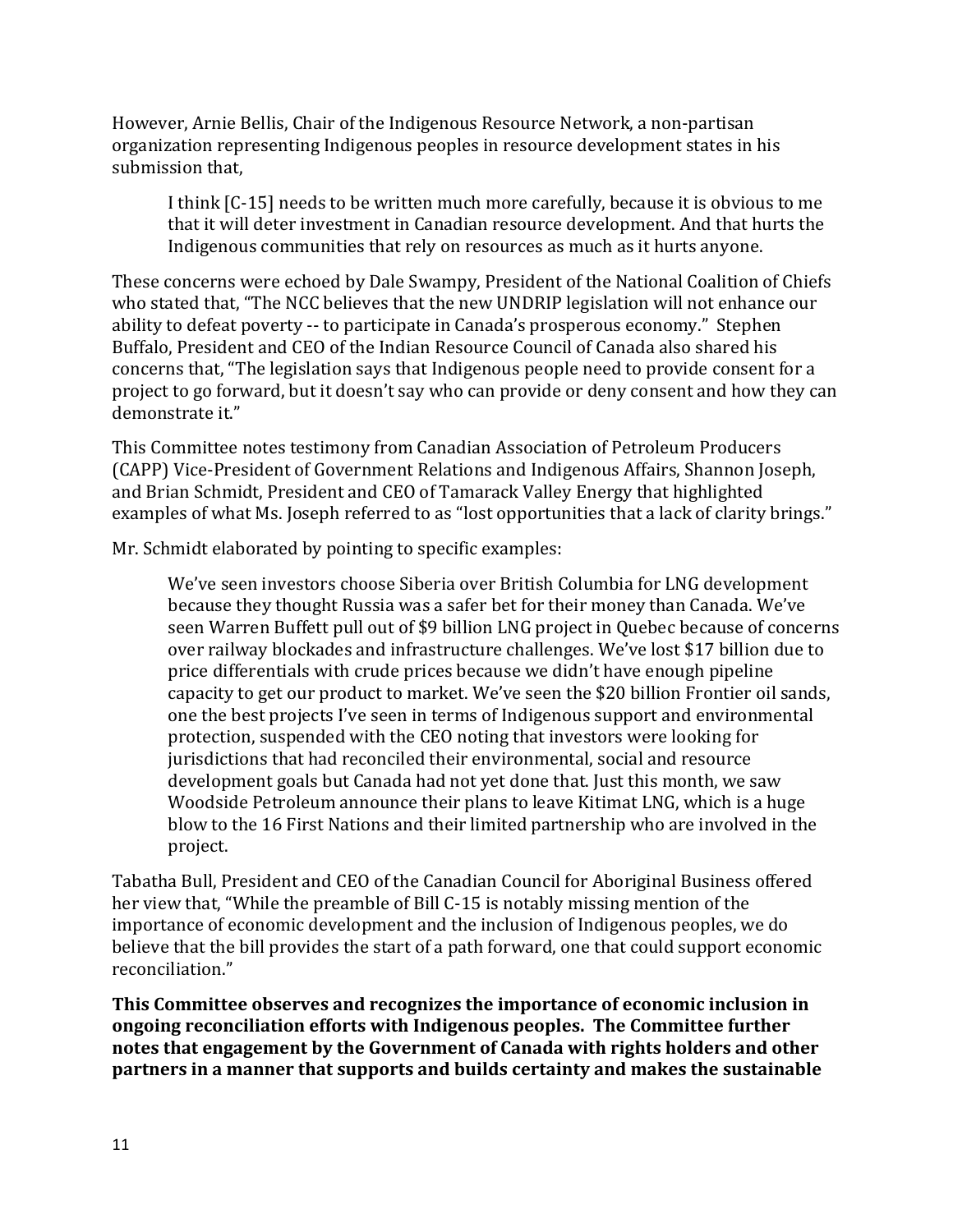## **economic development of Indigenous communities the overarching priority is a common theme amongst witnesses and official submissions.**

The fear about bill C-15's inability to effectively implement UNDRIP in a manner that is consistent with the aspirations of the Declaration was, at times, palpable. C-15 was described by Terry Teegee, Regional Chief of the First Nations Leadership Council of British Columbia as, "[a] centimetre of progress [that] will be followed kilometres of it in future generations." That was sharply contrasted by Chief Badger's assertion that, "Bill C-15 only promises another century of failure to live up to the promises and responsibilities of our treaty and the treaty relationship."

Chief Monias also offered comments that outlined his reasons for seeking clarity in the law via comprehensive amendments:

I have experienced, in terms of what good intentions of many governments have made to Pimicikamak and our people. I do not take anything at face value anymore in terms of what is being promised or what is being asked of us. It must have real value. It must have meaningfulness. We have been promised many things by governments in the past and we have not seen those come to fruition. Treaties being one of them. In treaty 5 we had many promises, but the spirit and intent of that treaty has not been fulfilled. We have not seen the full implementation or implementation law of section 35, and it's being left to the courts to interpret what that is.

For us, without any meaningful implementation or changes and amendments to this bill, it's not good enough. You must have these things in there, that every act and regulation, any decision made by any level of government must be interpreted and administered to protect the treaty rights of the Indigenous people of Canada. That's why we say that, as much as the Indigenous are there, we recognize UNDRIP; we want to affirm it because we are a sovereign nation ourselves. If Canada is going to be doing some kind of implementation of UNDRIP to govern their behaviour and the words when they choose how to deal with First Nations, I would say that we must make amendments to these things before I would take anybody's word for it. I need to see it in law.

Finally, in the preamble to a question asked by Sen. McCallum as a non-member of the Committee, she stated,

I want to start off by saying that I've challenged many of the laws that have come into the Senate, and I know that people see me as being a difficult person, but that comes with the position of senator. I am a First Nations woman who has lived under oppression from federal and provincial policies and loss, including residential school, and the result has been one of distrust. The forward movement of Bill C-91 and Bill C-92 has not occurred in our province. Therefore, I find this bill scary because of the fear that the relationship that exists between the state and Indigenous peoples won't improve, and yet, hope remains high. The articles are the heart of the UN declaration and are of critical importance.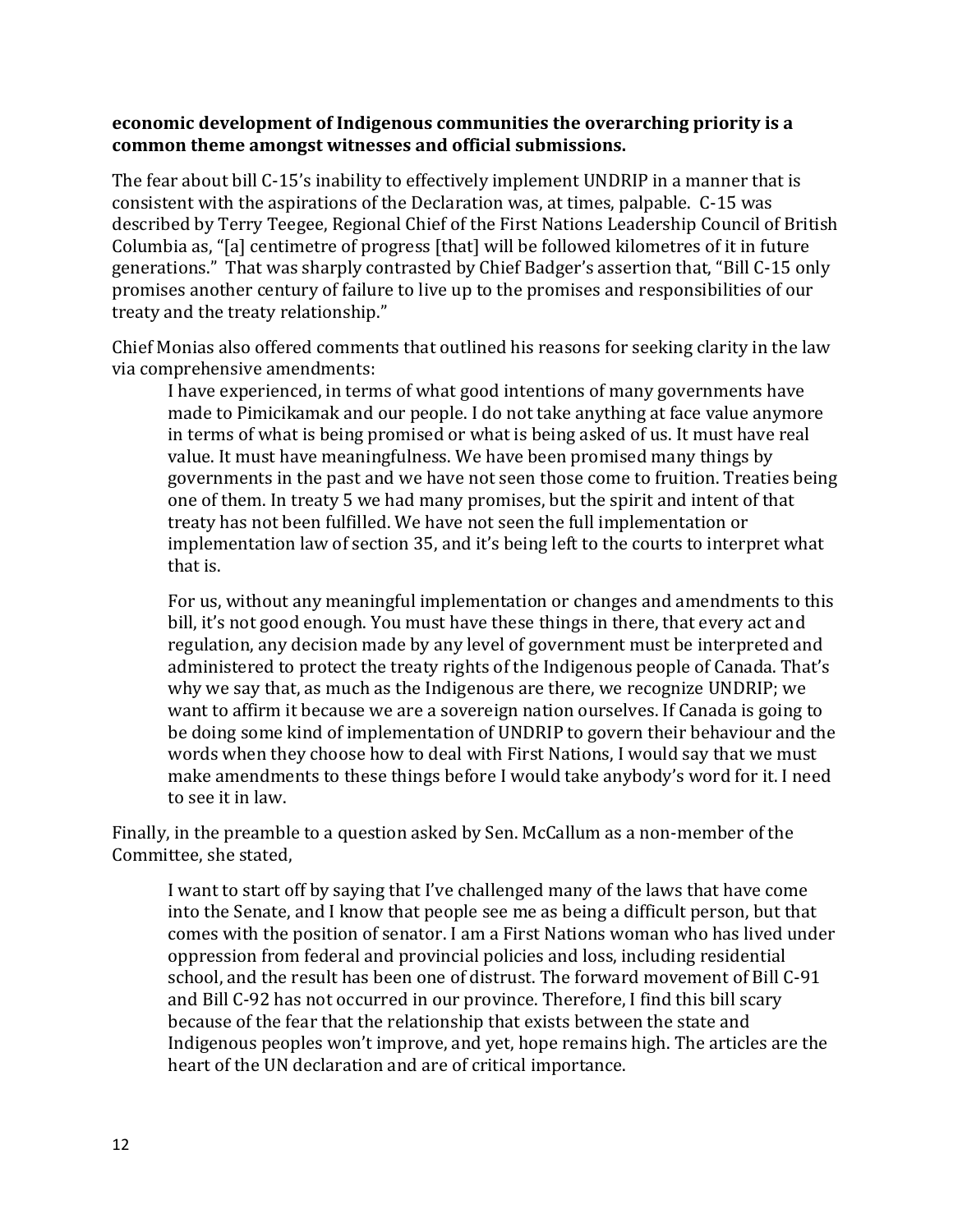**This Committee acknowledges the historical and ongoing hurt and harm caused by racist and paternalistic approaches and further acknowledges how that contributes to the mistrust and skepticism heard in testimony.** 

Senator McCallum's statement about being seen as a "difficult person" for opposing legislation based on her beliefs and understanding was poignantly echoed by Chief Montour who stated that,

We've listened to any number of people who worked on drafting the bill, and I have listened to any number of those people speak before this committee. Too often, our legitimate concerns about the perceived deficiencies in the bill — we've cited two very important ones here today — it has been our view that we have been gaslighted a bit for raising those concerns, that we just plain don't get it, that we don't understand.

Listen, see this document? This is my personal copy of the United Nations declaration. I am passionately for this, and only for a bill that accurately begins to reflect this. I do not see that in Bill C-15 in its current form.

**This Committee respects the right of any individual or entity to cite their grievances and opinions with regard to legislation before Parliament and acknowledges that right as fundamental to the principles of democracy and rule of law.**

*Proposed Action Plan*

Clause 6 of bill C-15 requires that an action plan be developed "in consultation and cooperation with Indigenous peoples and with other federal ministers." The action plan, as described within the bill, will highlight actions to address "injustices, combat prejudice and eliminate all forms of violence, racism and discrimination, including systemic racism and discrimination, against Indigenous peoples and Indigenous elders, youth, children, women, men, persons with disabilities and gender-diverse persons and two-spirit persons" while also "promoting mutual respect and understanding as well as good relations." Additionally, the action plan will include measures related to monitoring, oversight, recourse and "other accountability measures with respect to the implementation of the Declaration" as well as to the implementation of the plan. Amendments made by the House Committee on Indigenous and Northern Affairs, the timeframe to complete this work was reduced from three years to two.

**This Committee observes that C-15 creates an obligation and an expectation that fully co-developed action plan will indeed be tabled within the two-year timeframe. It should be noted, however, that there is no timeframe for implementing the plan or fully implementing the Declaration.**

**This Committee wishes to observe that the requirement to adequately consult Indigenous peoples in implementation legislation and planning is not only guaranteed by the wording in Bill C-15 but in Article 38 of the Declaration which makes clear that, "States, in consultation and cooperation with indigenous peoples, shall take the**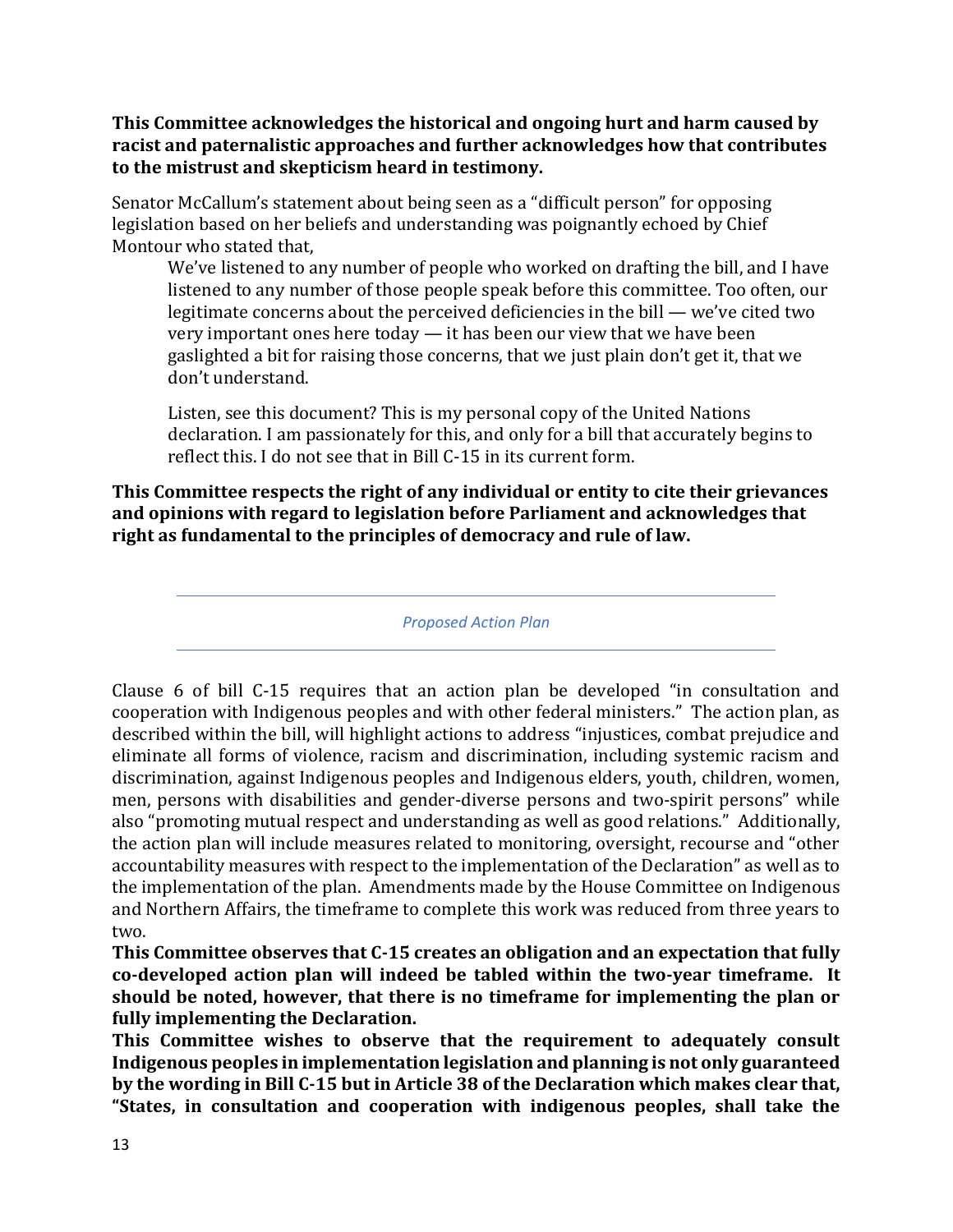## **appropriate measures, including legislative measures, to achieve the ends of this Declaration."**

Officials from Crown-Indigenous Relations testified multiple times that,

We're committed to meaningful co-development of the bill's action plan with Indigenous partners and experts to ensure that the implementation is not only effective but accountable. We've already begun preliminary discussions with Indigenous partners on the design of that process…

Officials identified that "We've already started discussions on how we're going to organize ourselves with a variety of the key players" and later expounded on that by saying,

A number of other meetings have taken place to start to unpack how we're going to work together. For example, with the Indigenous national organizations, we've already begun a dialogue on how we can look to work together to make sure that we can come forward with the best action plan possible."

Officials from Justice also assured Committee members that,

Of course, we all recognize that there is deep interest and desire on the part of all Indigenous peoples to participate in this process. That is still to be worked out in terms of the modalities, but it is a process that's going to require, as I think Minister Bennett referred to, meaningful participation, seeking to get consensus at a national level. This is going to be a complex undertaking and we will be guided by the principle of free, prior and informed consent, as well as the concepts of consultation and cooperation.

**This Committee observes that any action plan resulting from C-15 will be predicated on a belief that the proper consultation was used in the development and subsequent passage of C-15. This Committee further observes that several witnesses have explicitly rejected this bill and call for a restart to the process that respects Indigenous sovereignty and the treaties.** This was encapsulated in Onion Lake Cree Nation's submission which states,

We fully reject these processes and will not adhere to any outcomes developed out of these unilateral developments. We cannot stand by and allow Canada to give this illusion that we want these laws – put simply, Nations do not make laws for other Nations. This is a fundamental tenet of our international Treaties.

Russ Diabo was clear that the consultation process was, in his opinion, flawed. He asked, "How do you justify doing engagement on a federal law that will have lasting intergenerational impacts during a pandemic when many Indigenous communities and nations don't even have the capacity to respond or analyze properly how their rights will be impacted?" He went on to state that, "Bill C-15 becomes federal law, we will recommend to Indigenous communities and nations that they organize themselves to resist this law and exercise their sovereignty in self-determination on the ground…"

Grand Chief Watchmaker's testimony clearly outlined his belief that, "the government cannot legislate their duties and obligations through a national action plan that fails to adequately consult with impacted First Nations. Continue to review perpetuated infringement annually." **Based on this testimony, this Committee further observes that by initiating preliminary conversations with National Indigenous Organizations, the Government of Canada continues to ignore legitimate and consistent concerns that the consultative**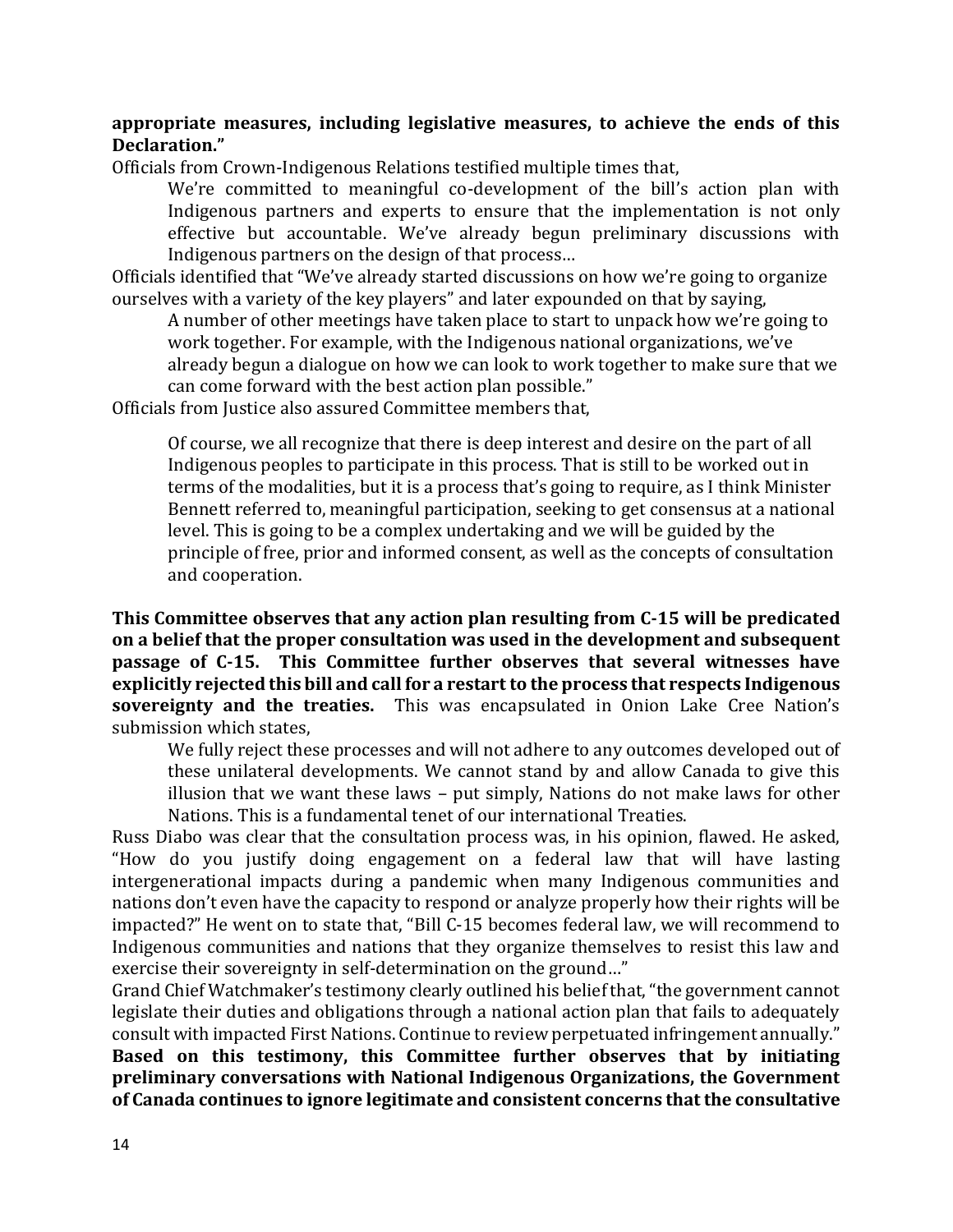## **process ignores the concerns of Indigenous peoples, particularly treaty holders whose expectation of a bilateral relationship with Canada is rooted in historical treaties further affirmed by consultation processes established in 1995.**

With regard to accountability and enforcement measures contemplated in C-15, this Committee notes that Inuit Tapiriit Kanatami (ITK) tabled a resolution passed unanimously by its board members on March 31, 2021 supporting the advancement of a proposed amendment that would establish an Indigenous Rights Commission.

While Minister Lametti said he, "felt it was simply too complex to be able to do that across the board in the complexity of the Indigenous landscape, if you will, across Canada," Inuit leadership has been consistent and unanimous in their belief that this amendment should be further considered in an effort to "enhance the legislation" as explained by ITK President, Natan Obed. Mr. Obed further explained that, "[the proposed amendment] also answers the basic question of how we are going to enforce this legislation once it's passed." He believes that, "the creation of an Indigenous human rights commission consistent with the UN Paris Principles as the most effective means for providing recourse and remedy to Indigenous peoples whose rights have been violated."

Nunavut Tunngavik Inc. President Aluki Kotierk testified that,

This would serve as an important independent evaluation and monitoring mechanism. Similar to the way in which the Canadian Human Rights Commission is a pivotal enforcement mechanism that helps ensure that the rights affirmed in the Canadian Human Rights Act are enforceable, the establishment of an Indigenous human rights commission would also ensure that the Indigenous human rights affirmed in Bill C-15 are also enforceable.

Finally, in its written submission to this Committee, the Inuvialuit Regional Corporation (IRC) called for "a robust enforcement mechanism to ensure Canada takes meaningful steps to implement it in collaboration with Indigenous peoples." The submission specifically states that, "As a member of the ITK Board of Directors, the IRC reiterates to this Committee the asks made by ITK. In addition to this position, the Inuvialuit urge the Senate to recommend that this legislation must contain language that establishes and gives mandate to a Modern Treaty Implementation Review Commission, housed in the Office of the Auditor General of Canada."

# **This Committee observes that the recommendations brought forward by Inuit leaders point to a desire for concrete enforcement and accountability measures. These desires are legitimate and should be given due consideration.**

*Potential Impact on Provincial/Territorial Jurisdiction*

In response to questions regarding potential impacts on provincial or territorial jurisdiction, Justice Canada officials stated that,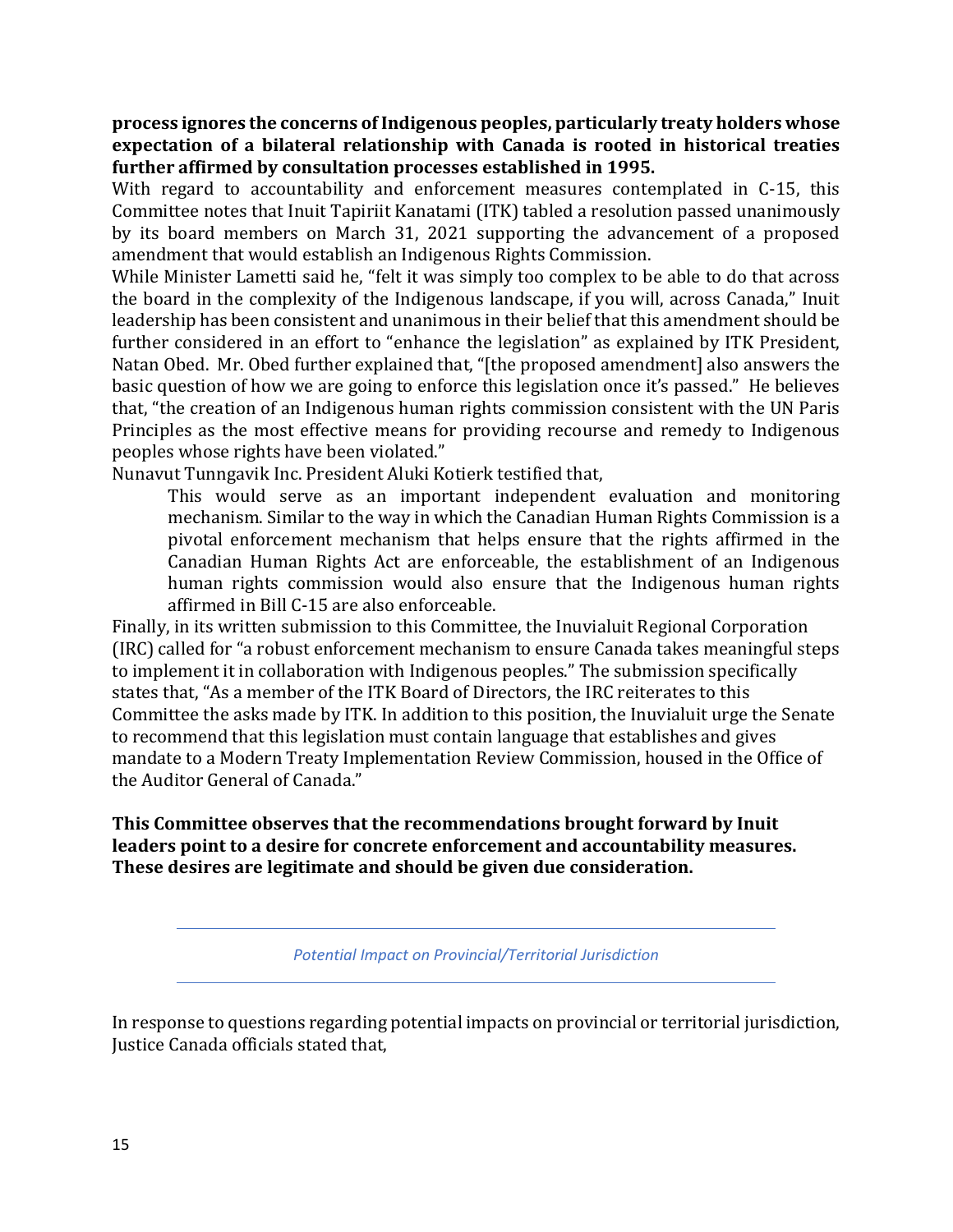We have indeed had considerable discussions with provinces and territories over the past many months and recognize that they have all indicated a commitment to the declaration and its principles.

…The Canadian federation does allow for and in fact fosters diversity of approaches across the country. This has been acknowledged in the preamble to this legislation, which acknowledges the role that provinces and territories will play, each in their own jurisdiction, with the ability to take measures to implement the declaration.

Minister Arlene Dunn, Minister for Aboriginal Affairs for the Government of New Brunswick reaffirmed her government's commitment to reconciliation by stating,

Canada is walking the path of reconciliation with its First Nations, Inuit and Métis peoples. Our journey has been long delayed, but we have begun. For 400 years, the First Peoples of Canada were subjected to injustices and brutality. I freely acknowledge the pain this has caused, but we will not be able to right every wrong overnight.

According to Justice Canada's *What We Learned Report*, 5 meetings took place with federal and provincial/territorial counterparts to discuss C-15.

However, Minister Dunn pointed out that, "Bill C-15 states that the declaration is affirmed as a source for the interpretation of Canadian law — not federal law, as created by the Parliament of Canada, but Canadian law. This is one specific change that New Brunswick wants to see before Bill C-15 is given Royal Assent." The Minister also pointed to ongoing efforts to engage in a provincial approach to reconciliation.

While Minister Lametti responded to this concern as, "political posturing" in his May 31 appearance, similar concerns were raised in a submission by the Province of Alberta stating that,

Alberta has advocated since prior to introduction of Bill C-15 that amendments are needed to clarify [that] the legislation only applies to laws enacted by the federal government and not provincial laws as suggested by use of the phrases "Canadian law" in section 4 and "laws of Canada" in section 5…

Minister Lametti attempted to clarify that provincial jurisdiction would be respected by stating,

We have acted according to the general principles of the way Canada implements treaties that are signed at international law. The implementation of this treaty through the action plan and any changes that are made will apply to the laws of Canada, federal law, and then provinces have to implement in areas of their jurisdiction, as British Columbia has already done.

This implementation act will be moving toward implementing the law with respect to federal laws, and then we would encourage provinces and territories to do likewise in areas of their jurisdiction.

Despite Minister Lametti's statement, a May 31, 2021 joint letter to Minister Lametti, Justice Ministers echoed concerns brought forth by a similar letter the Premiers of Alberta, Saskatchewan, Manitoba, Ontario, Québec, and New Brunswick sent to Prime Minister Trudeau. That letter states that,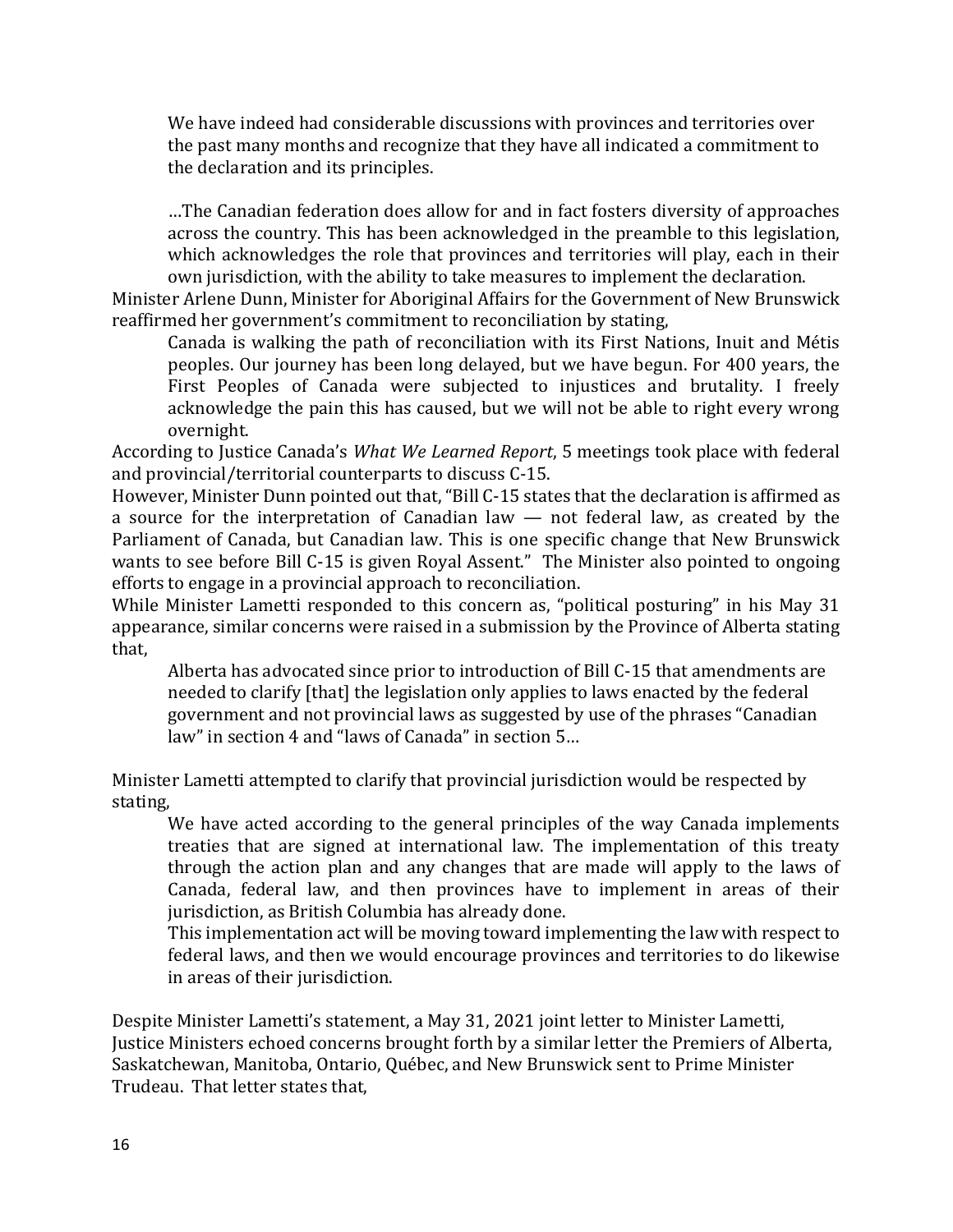Last fall, we all expressed our shared concerns about Canada's expedited and cursory engagement strategy for the proposed bill respecting the United Nations Declaration on the Rights of Indigenous Peoples: *Bill C-15: An Act respecting the United Nations Declaration on the Rights of Indigenous Peoples* (Bill C-15). Our respective governments worked collaboratively to share very real and practical concerns about the contents of the draft legislation. Many of us outlined specific areas of ambiguity and confusion in the draft legislation and you received reasonable, measured suggestions from all of us to improve its clarity and address concerns.

The federal government's response has been disheartening and we were deeply disappointed when Bill C-15 was tabled in early December. Our reasonable expectations for real answers to our questions and real solutions to address our concerns have not been met.

The belief that C-15 transcends in application the constitutionally-defined division of jurisdiction is one that is also shared by some Indigenous witnesses. Champagne and Aishihik's submission states that, "it is our view that Bill C-15 applies to the Yukon Government" and Chief Steve Smith reiterated that with his call to amend C-15 so that it was explicit, "that provinces and territories cannot — and I repeat, cannot — opt out."

Shennin Metatawabin, CEO of the National Aboriginal Capital Corporation Association explained the ongoing debate succinctly by saying,

I think one of the major problems with this is that the federal government has a responsibility to the communities through the Indian Act with the relationship and the treaties that Indigenous communities look to the federal government for that responsibility to ensure that everything happens that way. But the federal government downloaded all of land to the provinces. The federal government and the provinces need to work this out so that future prosperity can roll out.

**This Committee observes that there continues to be concern and confusion about potential impacts of this legislation on areas of provincial and territorial jurisdiction as outlined in the** *Constitution.*

*Continued Confusion*

In addition to continued confusion regarding potential impacts on provincial and territorial jurisdiction, there is ongoing debate about the definition of Free, Prior and Informed Consent (FPIC).

As Minister Lametti stated,

Throughout the parliamentary process, there has been a lot of emphasis on free, prior and inform consent. As I have consistently explained and will reiterate, free, prior and informed consent is a process of meaningful participation that involves Indigenous peoples from the outset to inform and even influence government decision-making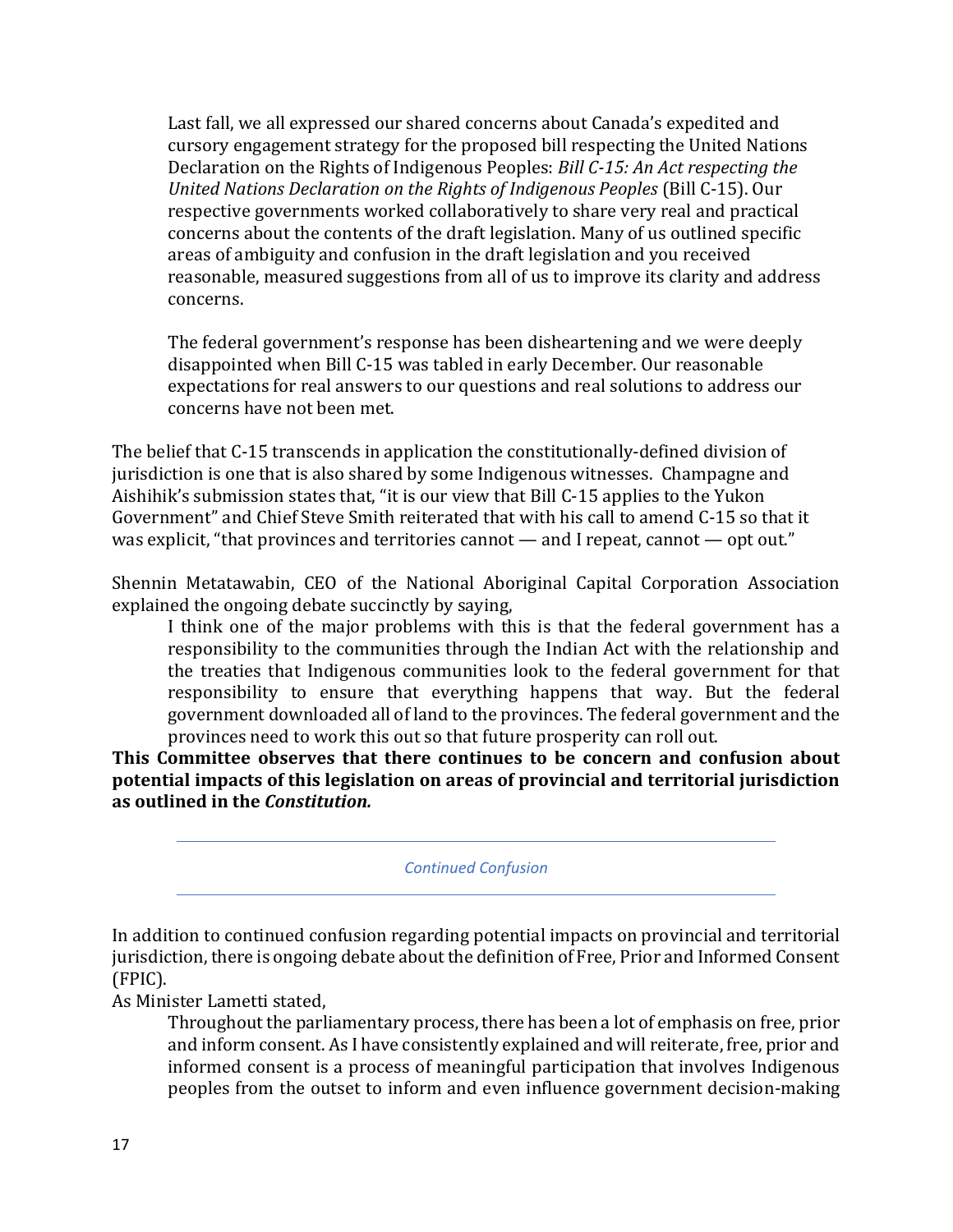processes. While the process does not remove or replace government authority to make decisions, it does inform how that authority should be exercised.

Adam Bond, legal counsel to the Native Women's Association of Canada, explained that the question of who the "final decision maker is" is "far more complicated than that." Mr. Bond explained that,

The ultimate requirement is that the government has to obtain free, prior and informed consent before making any decisions that will have adverse impacts on Indigenous peoples. However, the reality in the Canadian legal system and cooperative federalism is that if the government decides to make a decision that conflicts with that right, there will be an obligation on them in judicial proceedings, if they're brought, to justify that. The question is what the impact of Bill C-15 has on the legal test for justification in these cases.

Dr. Mauro Barelli, a senior lecturer at the University of London expanded on this to say that, "FPIC represents a key legal standard that states must embrace in order to comply with their international obligations towards Indigenous peoples."

While many industry representatives such as Mr. Swampy and Mr. Buffalo spoke to the importance of bringing clarity to the concept of FPIC, Ms. Joseph provided concrete examples of its potential impact on resource development and the investment climate of Canada.

Over the last two decades, a great deal of progress has been made to develop wellunderstood, principled and flexible approaches to project engagement that enable solutions that are mutually beneficial for Indigenous rights holders and industry proponents. However, the experiences of our companies working in the current legal context suggest that there is confusion and a range of expectations on what UNDRIP means in practice, including for existing statutes like the Impact Assessment Act. Government officials, Indigenous rights holders and companies find themselves muddling through with unclear guidance. For example, consultation instructions from federal officials, which now include requirements related to UNDRIP, including concepts around consent and free, prior and informed consent, seem to have become completely disconnected from the principles established by the courts. For a given project, the number of Indigenous communities that CAPP member companies have been instructed to consult has grown from 5 or 6 with whom they have had longstanding relationships to over 35. Many of the new communities identified have no known rights in the project area. Their involvement in the consultation without a grounding in the concepts of strength of claim or impact to rights leaves everyone uncertain about the process. It also means there are fewer resources available to each community, and this may lead to conflict among rights-bearing communities as opportunities are spread thin.

This concern was echoed in a written submission by the Mining Association of Canada that states,

MAC is concerned, however, that misinterpretations of the intent of the legislation and key UNDRIP Articles (including FPIC) combined with an undefined action planning process could distract from addressing priority challenges and undermine recent progress. As expectations related to this Bill continue to diverge, so does the risk that C‐15 will not provide greater predictability and certainty over time. Rather, it will intensify existing uncertainties in regulatory consultation processes and result in unintended consequences, which will in turn jeopardize the transparency,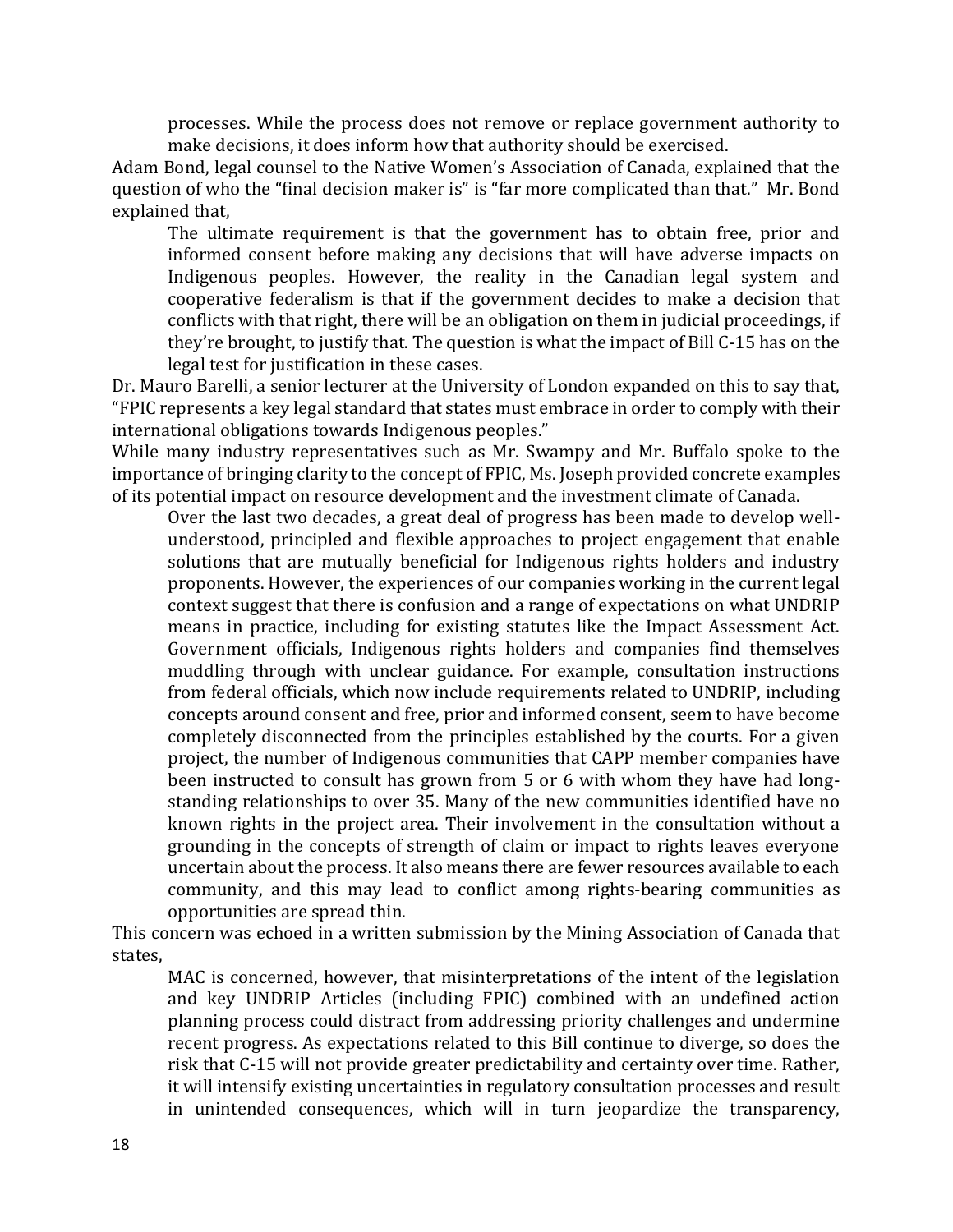consistency and timeliness of decision‐making processes and impact the viability of natural resource projects and their associated benefits to Indigenous individuals, communities, and businesses.

The concept of FPIC does not only apply to resource development but to legislative and administrative policy changes as well.

In the Yellowhead Institute's Red Paper released in October of 2019, a high-level definition of FPIC is given as,

FREE – consent given voluntarily and without coercion, intimidation or manipulation. A process that is self-directed by the community from whom consent is being sought, unencumbered by coercion, expectations, or timelines that are externally imposed.

PRIOR – consent is sought sufficiently in advance of any authorization or commencement of activities.

INFORMED – the nature of the engagement and type of information that should be provided prior to seeking consent and also as part of the ongoing consent process. CONSENT – collective decision made by the rights holders and reached through the customary decision-making processes of the communities.

# According to Grand Chief Watchmaker in his written supplementary responses, It is clear to the Confederacy of Treaty Six First Nations that Canada failed on all fronts with respect to this definition of Free, Prior, and informed Consent provisions of UNDRIP. The government of Canada did not meet any of the criteria of FPIC. Not even a minimum standard. The United Nations Committee on the Elimination of Racial Discrimination (CERD) has written numerous letters to Canada at least since 2005 to implement the right of FPIC. Most recently, Canada wrote in April 2021 to respect the Treaty Rights of the Mi'kmaq and their right to FPIC. Therefore, I say you cannot think of this Bill as UNDRIP. The Bill does not meet the minimum standards that UNDRIP attempted to achieve, or the definition provided by the Yellowhead Institute. Instead, Canada has diluted it, is forcing artificial timelines, not talking with the rights holders, manufacturing consent with corporate bodies, and provided us with little to know information. Most of the information we have to date is from listing to the Senate Committee on this Bill. This is clearly a breach of our treaty relationship.

# **This Committee observes the ongoing call for clarity in defining the principle of FPIC. It further observes that there is an ongoing debate as to whether FPIC is a process or a pre-condition of approval.**

The question of whether Canadian jurisprudence is another one raised during consideration of C-15. Minister Lametti stated that, "in the bill there is a recognition that section 35, that Canadian federal and provincial law also still continues to exist, and they will continue to be the last word in a number of different contexts," and Justice officials reiterated that, "we'll continue to be guided by the section 35 case law."

This was refuted by testimony from Dr. Turpel-Lafond who stated that, "The idea that Bill C-15 in any way takes the United Nations declaration and makes it subject to a bad decision from 30 years ago or something is an error in how the law works." She went on to say, "The idea that somehow this bill subjugates an international instrument to some kind of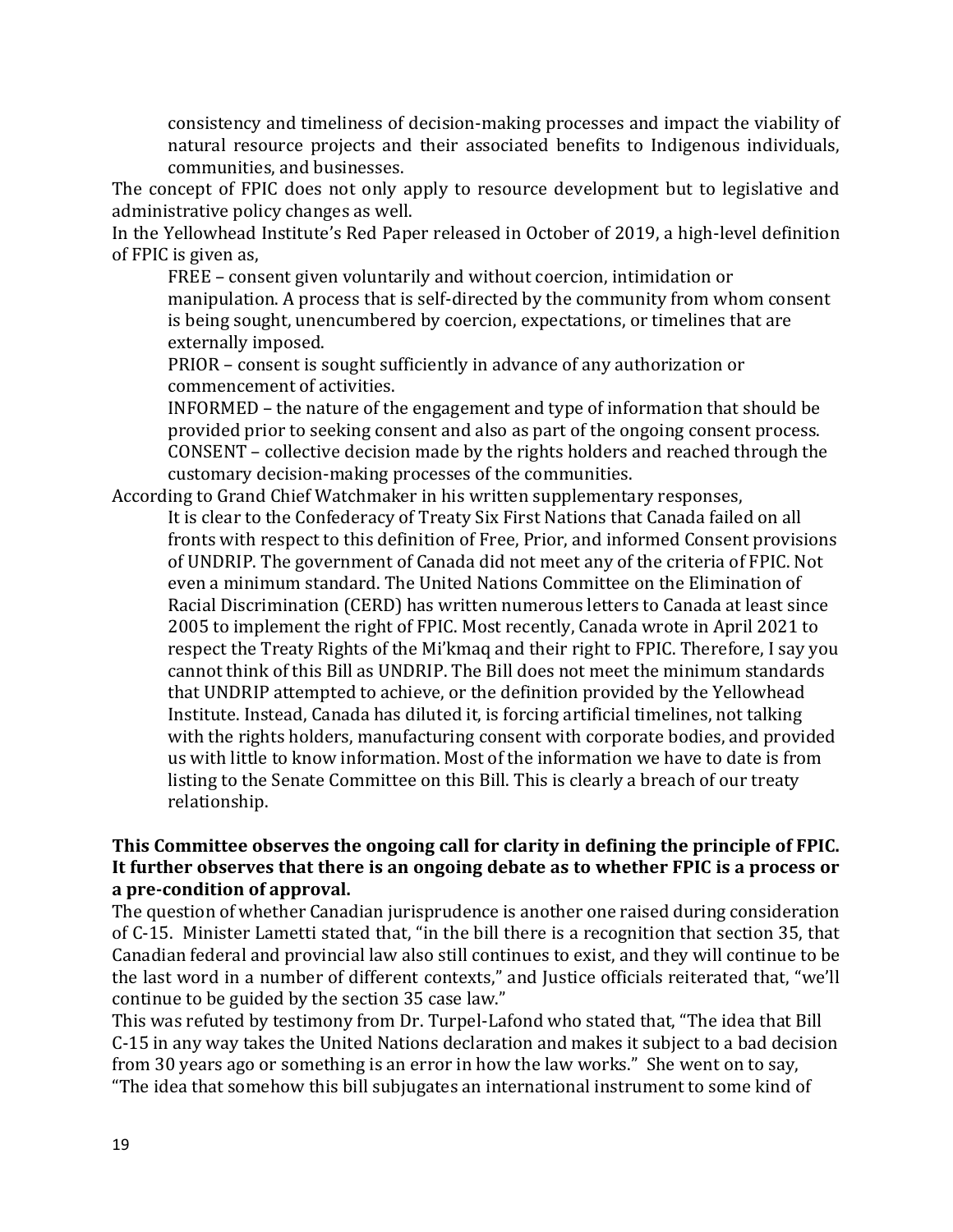decision is an error. Section 35 is there — it's moving and it's flexible. We've seen that in the recent *Desautel* decision."

Chief Abram felt that Minister Lametti's interpretation was in direct violation of the principles underpinning the Two Row Wampum Indigenous legal principle and stated that, "To assume that Canadian jurisprudence has priority over nation-to-nation relationship falls back again on doctrines of superiority, and so we reject that notion."

# **This Committee notes that conflicting testimony was received in response to the question of whether Canadian jurisprudence would continue to prevail.**

The speed of this bill's movement through the legislative process, in conjunction with limited consultations and a compressed timeframe for study, has led to an issue being overlooked by parliament.

In his submission, Bradley Armstrong, an adjunct professor at the University of British Columbia Law School raised potential concerns with the application of C-15 within the context of the April 23, 2021 decision in *R v Desautel*. Mr. Armstrong explains that, the Supreme Court of Canada took a "purposive approach" to the definition of "aboriginal peoples of Canada" in Section 35 of the Constitution and determined that it also extends to aboriginal peoples in the United States who are able to prove claims of historical aboriginal rights on lands within Canada which they could establish were part of their traditional territories. The Court decided (wrongly in my view) that the words in the Canadian Constitution "aboriginal peoples of Canada" can include American aboriginal people.

This finding has significant implications for Bill C-15 and the adoption of the Declaration in Canada. The question is whether it is the intention of Parliament to grant these rights not only to Canadian indigenous peoples, but also to indigenous peoples who reside in the United States, and who can make claims over traditional territories which historically extended across the border into Canada…

[Article 26] does not recognize the test in Canadian law for exclusive occupation as a requirement for proof of aboriginal title and ownership.3 But the Article requires the government to give legal recognition to the land, territories and resources that Indigenous groups possess "by reason of traditional ownership or other traditional occupation or use". This is a much broader definition of the right to ownership. A major question – does this requirement apply despite the numbered Treaties? And despite provincial ownership of Crown land under those Treaties?

These important questions have not been raised to the appropriate Minister and any request to have a substantive answer prior to passage of this bill will likely be characterized as a delay tactic.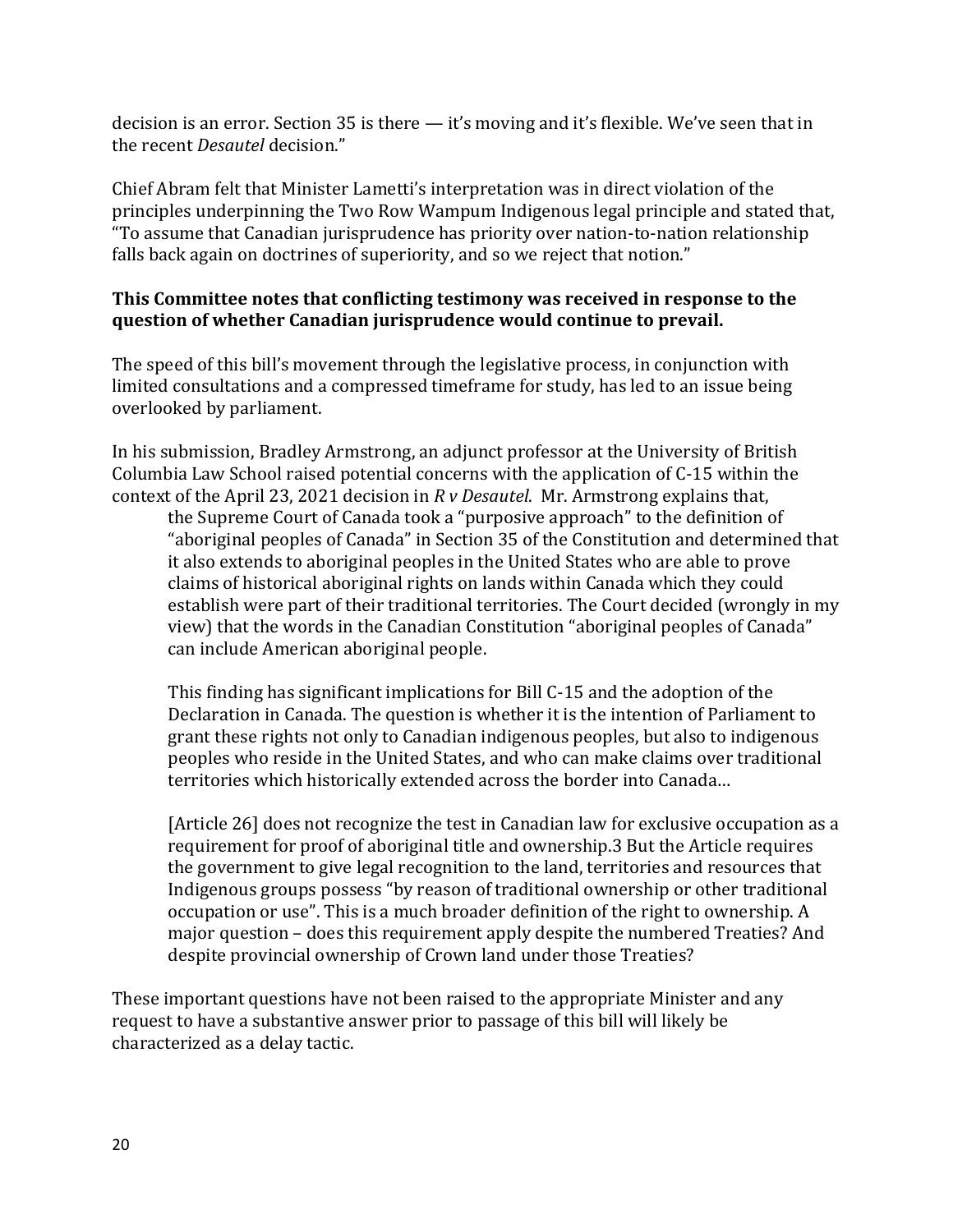**As such, this Committee observes that the important question of the interplay between the** *Desautel* **decision and C-15 remains unanswered, though important, when interpreting the provisions of this legislation.** 

*Manufactured Deadline*

Witnesses and written submissions in support of C-15 repeatedly called for "swift passage" of the bill and for the Senate to pass the bill "without delay". National Chief Bellegarde expressed his sense of urgency by stating, "I respect that all senators take their responsibilities to review this bill very seriously. However, you cannot lose sight of the closing parliamentary window. We must not lose another opportunity for such crucial legislation to be passed into law." Despite no scheduled election for two years and given the major concerns raised regarding the consultation process and the substance of the bill, **this Committee notes its disappointment that more attention could not be given to resolving the issues brought before it.** 

*Pressure to Abandon the Senate's Privilege as the Chamber of Sober Second Thought*

In his presentation to this Committee, AFN National Chief Bellegarde stated that, "At this point, the AFN is not seeking any further amendments to the bill from this committee. The reason is simple: The clock is against us."

Minister Lametti stated that,

While I'm never completely opposed to amendments, there is a time dimension this time around. Also, because it's a bill that has an impact on Indigenous peoples across Canada, there has to be some consideration of their views with respect to amendments.

…It is getting late in the game, and we think this is an important piece of legislation. We would like to get to the next positive step, which is building the action plan collaboratively and cooperatively with Indigenous peoples across Canada.

So I think it's critically important that we pass this piece of legislation as soon as we possibly can. So while I'm never closed to amendments in principle, I really will implore you to weigh the considerations I have just given you, both with respect to time and with respect to Indigenous co-development of any amendments.

That testimony is contrasted by Chief Monias' testimony regarding his proposed amendments saying, "I'm trying to say it's the right thing to do. If you're going to do it right, might as well go the full way. Don't go halfway."

Similarly, Grand Chief Watchmaker stated,

I believe the Senate must also look into its own history regarding how difficult it is to amend a bill after it has already been passed. Senators are well aware of how difficult